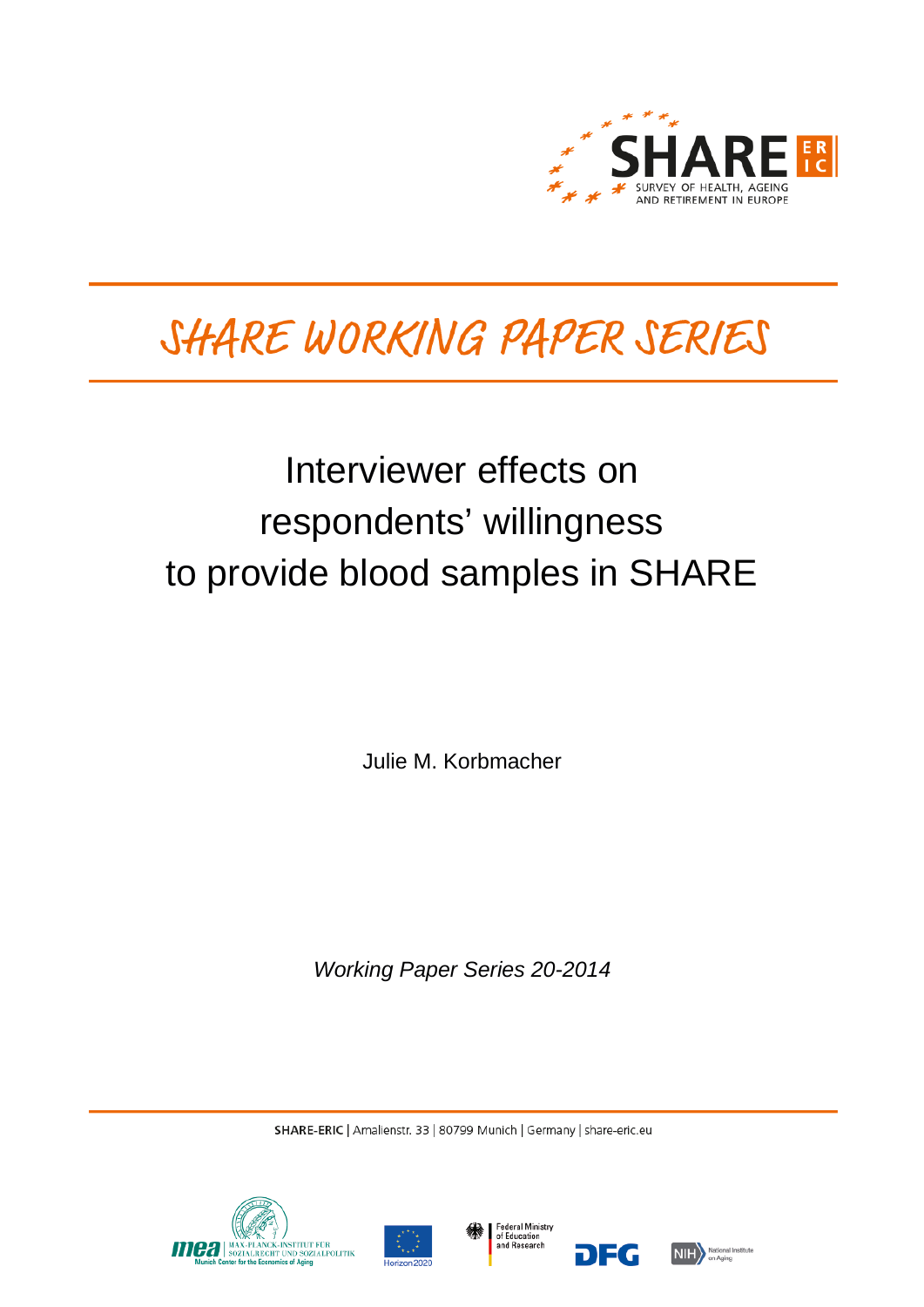# **Interviewer Effects on Respondents' Willingness to Provide Blood Samples in SHARE**

## **Julie M. Korbmacher**

*Munich Center for the Economics of Aging (MEA) Max Planck Institute for Social Law and Social Policy*

## **Abstract**

This paper deals with the influence of the interviewer on respondents willingness to provide blood samples in the German part of the Survey of Health, Aging and Retirement in Europe (SHARE). A multilevel approach highlights the importance of the interviewer: the empty model shows an intraclass correlation (ICC) of 36% meaning that 36% of the variance are at the interviewer level. Information coming from an additional interviewer survey is used to identify determinants which can explain these effects, focussing on interviewers' experience in the job and with the measurement as well as the expectations regarding their own success at getting respondents' consent. The results show that interviewers' experiences as well as their expectations are important determinants of consent. The ICC can be reduced substantially to 9%.

**Keywords**: Biomeasures, interviewer effects, interviewer survey, multilevel model

*Acknowledgement: I would like to thank Johanna Bristle, Stephanie Eckman, Barbara Felderer, Antje Kirchner, Thorsten Kneip, Frauke Kreuter, Ulrich Krieger, Joe Sakshaug, and Luzia Weiss for valuable comments and suggestions. I received helpful comments at the 5th Conference of the European Survey Research Association, Ljubljana - (July 2013), the 68th Annual Confernece of the American Association for Public Opinion Research, Boston, USA - (May 2013), the Workshop: Explaining Interviewer Effects in Interviewer Mediated Surveys, Mannheim, Germany - (April 2013), and at the International Panel Survey Methods Workshop, Melbourne Australia - (July 2012). All remaining errors are my own. This paper uses data from SHARE wave 4 release 1.1.1, as of March 28th 2013 (DOI: 10.6103/SHARE.w4.111) or SHARE wave 1 and 2 release 2.6.0, as of November 29 2013 (DOI: 10.6103/SHARE.w1.260 and 10.6103/SHARE.w2.260) or SHARELIFE release 1, as of November 24th 2010 (DOI: 10.6103/SHARE.w3.100). The SHARE data collection has been primarily funded by the European Commission through the 5th Framework Programme (project QLK6-CT-2001-00360 in the thematic programme Quality of Life),through the 6th Framework Programme (projects SHARE-I3, RII-CT-2006-062193, COMPARE, CIT5- CT-2005-028857, and SHARELIFE, CIT4-CT-2006-028812) and through the 7th Framework Programme (SHARE-PREP, N* ◦ *211909, SHARE-LEAP, N* ◦ *227822 and SHARE M4, N° 261982). Additional funding from the U.S. National Institute on Aging (U01 AG09740-13S2, P01 AG005842, P01 AG08291, P30 AG12815, R21 AG025169, Y1-AG-4553-01, IAG BSR06-11 and OGHA 04-064) and the German Ministry of Education and Research as well as from various national sources is gratefully acknowledged (see www.share-project.org for a full list of funding institutions). In addition, I gratefully acknowledge financial support from the Munich Center for the Economics of Aging (MEA),and the VolkswagenStiftung for funding the pilot studies of the collection of biomeasures.*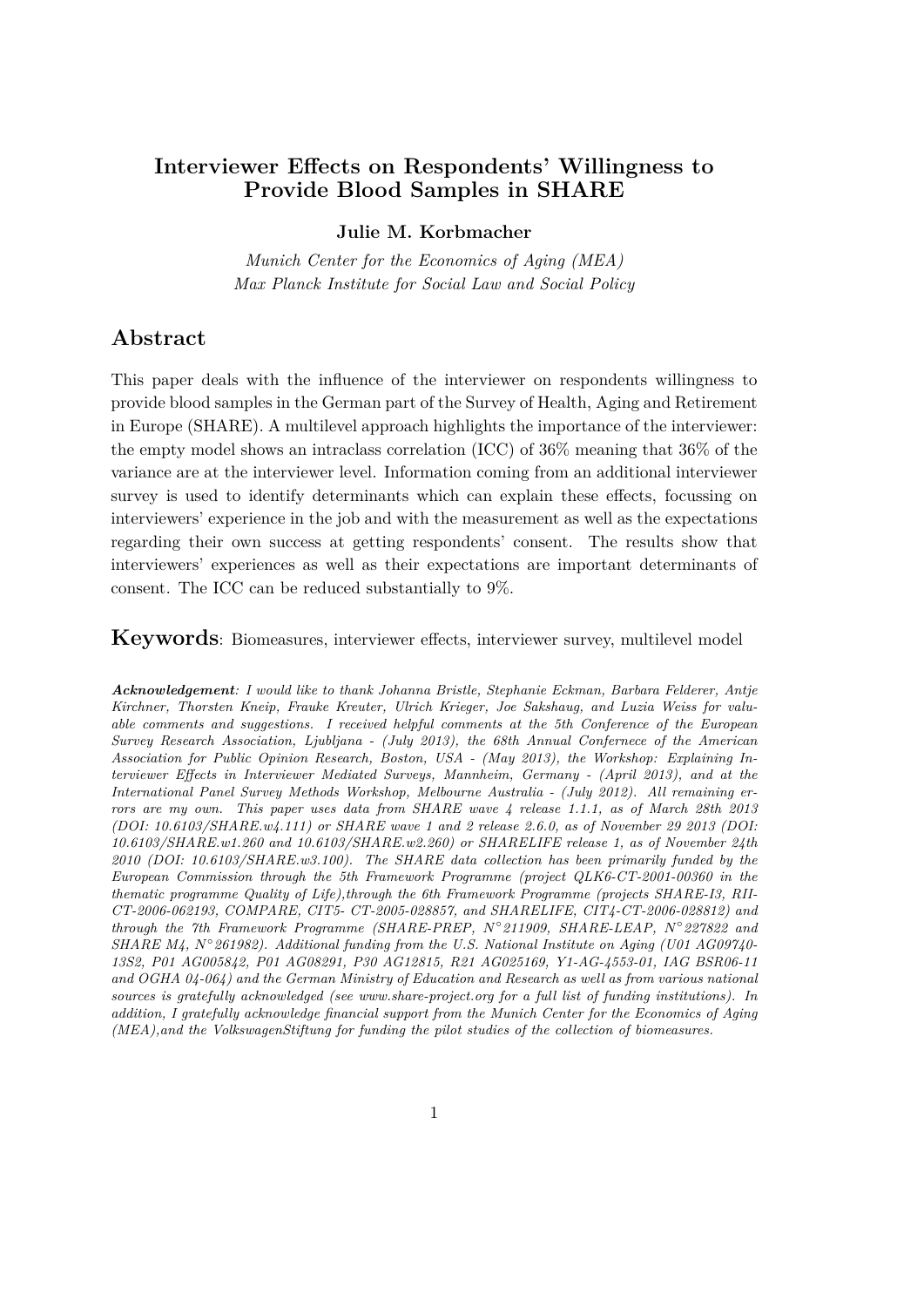# **1 Introduction**

Interviewers play a key role in the process of conducting a survey. Their diverse tasks begin in some studies with building the sampling frame, followed by making the first contact with the sampled unit, gaining cooperation from the sampled person $(s)$ , asking all survey questions, answering the respondent's questions, recording the answers and results, conducting potential measurements, meanwhile maintaining the respondent's motivation throughout the whole process (Blom and Korbmacher, 2013; Schaeffer et al., 2010; Groves et al., 2009). For all of these tasks, different skills are relevant and there is great potential for interviewers to (consciously and subconsciously) systematically affect the survey outcomes (Blom and Korbmacher, 2013; Durrant et al., 2010; Groves et al., 2009; Fowler, 2009), resulting in potentially biasing interviewer effects.

Due to new technologies, surveys are getting more complex, for example, by implementing new measurements and techniques. One example of such an innovation is a relatively new strand of research: the combination of medical studies and social surveys. Over the past few years, more and more studies have started the collection of biomeasures in social surveys as objective measurements of the respondents' health. A very promising new biomeasure is the collection of dried blood spots, as this new technology allows analyzing meaningful and objective blood parameters from a few drops of blood. As respondents' consent is usually necessary for the collection of dried blood spots, the list of tasks interviewers have to preform has been extended to obtaining this consent and conducting the measurements.

As for all survey requests which require the respondent's consent, the consent process itself is a very important element. First, if not all respondents consent, this decreases the number of cases and therewith the statistical power. Second, systematic differences between respondents who consent and those who do not can lead to bias (e.g. Korbmacher and Schröder, 2013; Sakshaug, 2013; Sakshaug et al., 2010). With regard to the request for consent, the interviewers are of special interest, assuming that they influence the respondents' decision whether to consent or not. In addition, interviewers are under the researchers' control (see Groves and Couper, 1998), meaning that the characteristics of the interviewer can be influenced either by the selection process or by training. Therefore, understanding the mechanisms behind interviewer effects is essential for increasing the usefulness of the data and decreasing any potential consent bias.

The goal of this paper is first to quantify interviewer effects on the respondent's decision to consent to the collection of dried blood spots in the *Survey of Health, Ageing and Retirement in Europe* (SHARE). In a second step, an additional survey, collecting detailed information on the SHARE interviewers, will be used to explain the interviewer effects by the characteristics of the interviewers. Two of the characteristics are of special interest: experience and the interviewers' expectations in the consent rates they will reach.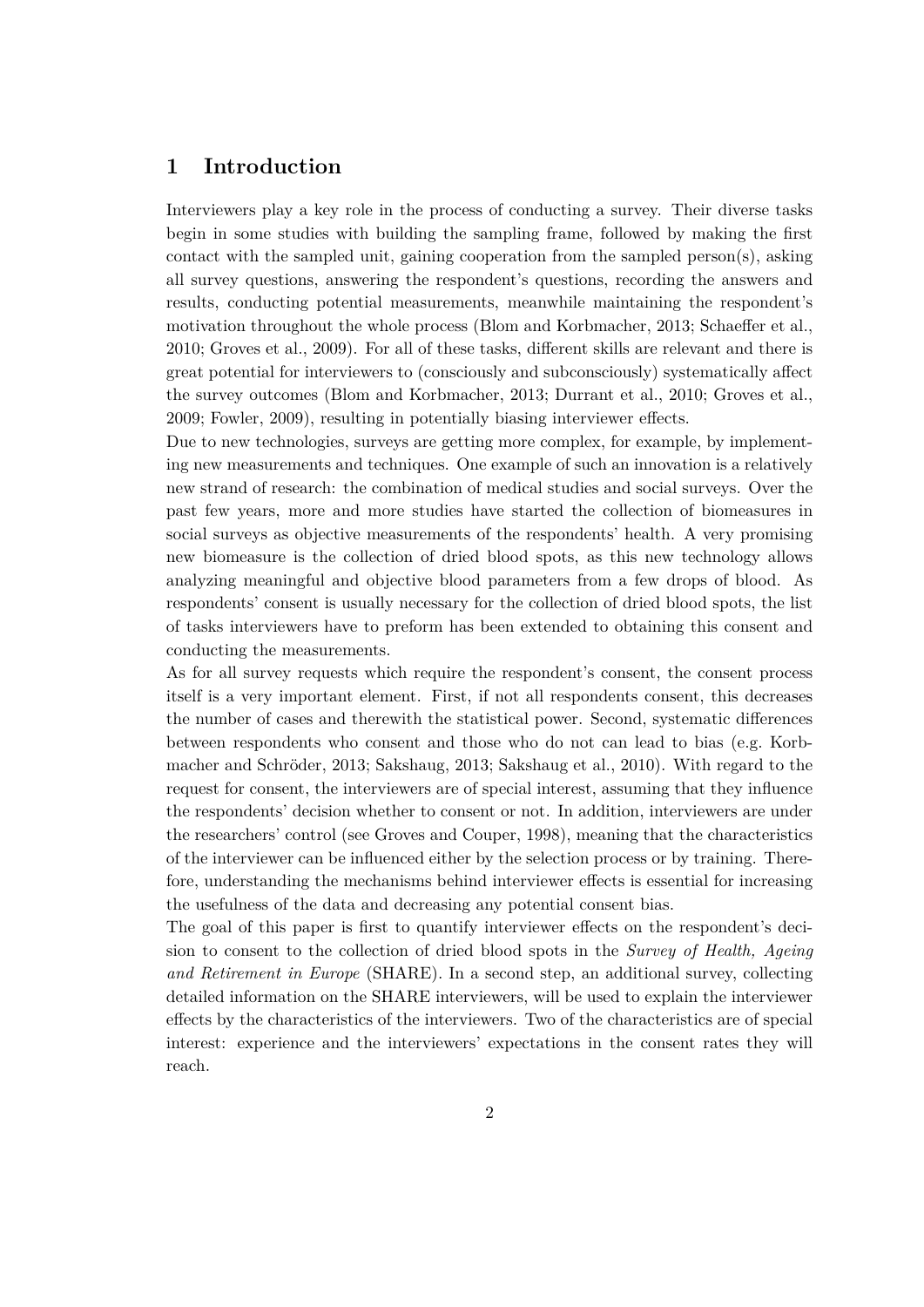The following Section summarizes the idea of biomeasures in social surveys and the role of the interviewer (Section 2). The research question and a description of the data are provided in Section 4 and 5, respectively. Sections 5.1 and 6 discuss the method and the results, and the paper closes with a brief discussion of the results in Section 7.

# **2 The Collection of Biomeasures in Social Surveys**

The integration of biology and the social sciences has become increasingly important in recent years, so that social surveys have started to collect biological characteristics and measurements (Sakshaug et al., 2014). The advantage of this development compared to classical medical surveys is that social surveys are typically based on probability samples with a large number of observations. Medical surveys are mostly based on small and non-random samples and miss collecting contextual information which is important for social scientists (Schnell, 2009). Collecting biological information in a social survey is a fruitful way to combine these two important disciplines.

The specific measures implemented in different surveys vary, as do the terms used for that class of measurements. Schnell (2009) differentiates between biometric attributes, biological attributes, and biomarkers, whereas Jaszczak et al. (2009) use the term *biomeasure* to summarize the "biological, anthropometric, functional, and sensory measurement" (Jaszczak et al., 2009, p.5) which can be collected in a survey. The following study adapts Jaszczak's terminology of *biomeasures* to summarize all physical measurements (such as grip strength and lung power test), measurements of the body (such as height, weight, or waist circumference), as well as the collection of bodily fluids. The advantage of these biomeasures compared to respondents' self-reports is first that they allow also for detecting undiagnosed diseases, for example diabetes, and second, that they can provide objective information about the health status without the measurement error due to respondents' misreporting (Jaszczak et al., 2009). Which biomeasures can be collected in a survey is not only a question for the usefulness for the research questions, but also of feasibility. One has to bear in mind that these measurements are typically collected by interviewers without medical training.

Two of the pioneer studies in implementing biomeasures within social surveys are the *Health and Retirement Study* (HRS) and the *National Social Life, Health, and Aging Project* (NSHAP).<sup>1</sup> HRS is a face-to-face panel survey in the U.S. conducted since 1992. It collects data from people aged 50 and older every two years (Sakshaug et al., 2010). It first piloted biomeasure collection in 2001, and has fully implemented these measurements since 2006 (e.g., physical measures, blood pressure, blood spots, and the collection of saliva) (Weir, 2008). The NSHAP started in 2005 and collects data from U.S. adults

<sup>1</sup>For a detailed overview of surveys collecting biomeasures, see Sakshaug (2013).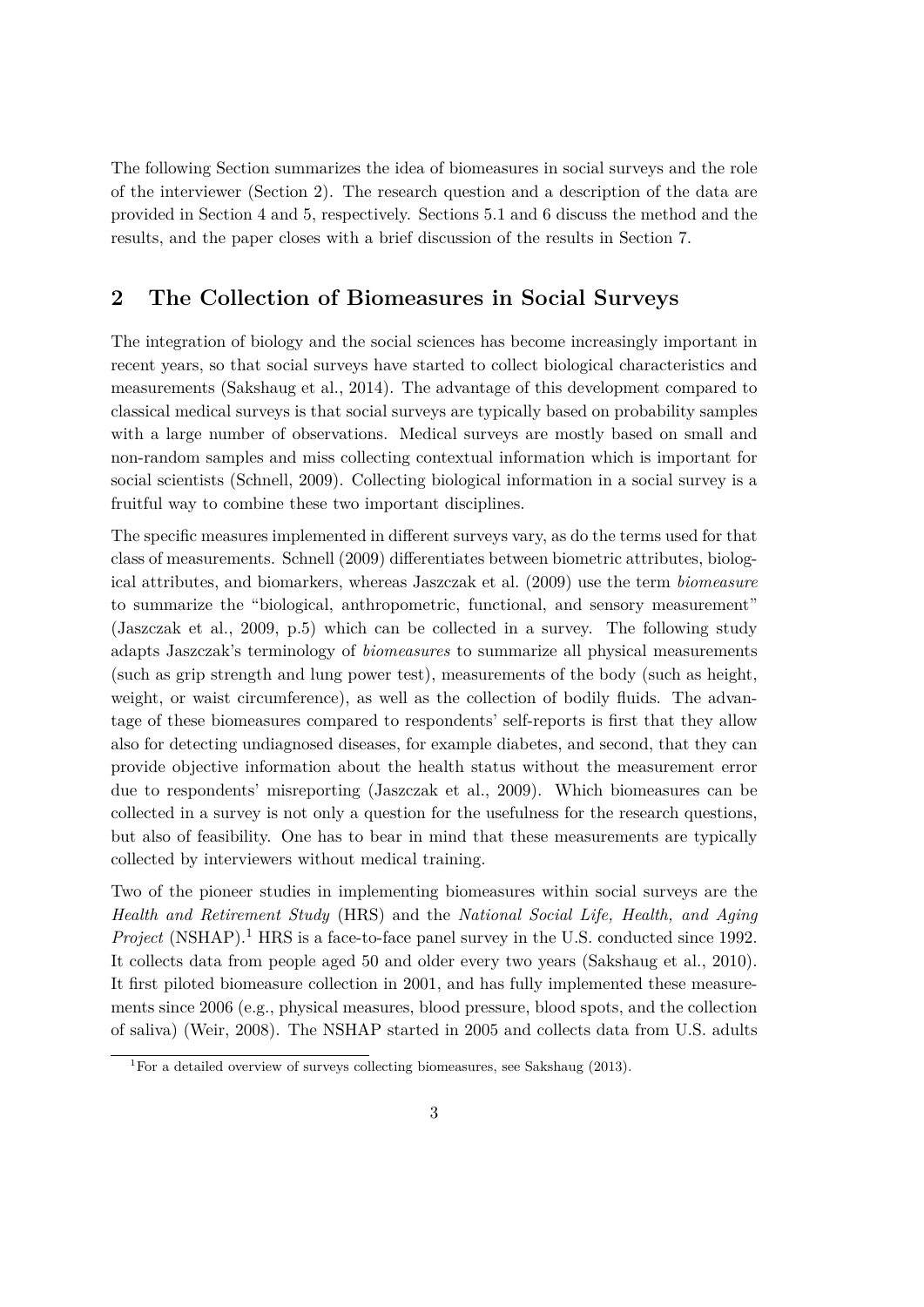aged 57 to 85 face-to-face with the goal of studying "the links between health and sexuality in the lives of older American" (O'Muircheartaigh et al., 2009, p.12). The NSHAP collects a battery of twelve measures (including blood spots, saliva, vaginal swabs, and measures of weight, waist, and blood pressure) and, as in the HRS, all are conducted by trained interviewers without medical degrees (Jaszczak et al., 2009; Weir, 2008). In recent years, European social surveys have also implemented the collection of biomeasures in interviewer-mediated surveys. The British survey *Understanding Society* started collecting biomeasures such as height, weight, waist circumference, blood pressure, and blood in its second wave (2010), employing nurses (McFall et al., 2012). It switched to trained interviewers within a sub-sample in 2011 (McFall et al., 2014), demonstrating the pros and cons of using nurses vs. interviewers. In 2011, the *Survey of Health, Ageing and Retirement in Europe (SHARE)* tested new biomeasures in the German sub-sample (see Schaan (2013)). The following study will be based on the results of that study.

## **Biomeasures in the Survey of Health, Ageing and Retirement in Europe**

The *Survey of Health, Ageing and Retirement in Europe* (SHARE) is a multidisciplinary and longitudinal survey collecting micro-data on the health, socio-economic status, and social and familial networks to learn more about the process of population aging (see Börsch-Supan et al., 2013). As health is a key aspect of aging, SHARE collects subjective and objective health measurements, such as self-perceived health status, grip strength, walking speed, and lung power, since the first wave of data collection (for an overview see Sakshaug et al., 2014; Schaan, 2013; Hank et al., 2009). In 2011, SHARE implemented a pilot study of collecting new biomeasures in the fourth wave within the German subsample (Schaan, 2013). This pilot study tested the feasibility of collecting additional biomeasures with non-medical interviewers at the respondents' homes. This new module consists of four measurements: 1) height, 2) waist circumference, 3) blood pressure, and 4) the collection of blood spots. For these four measurements, the respondents' written consent is required, which is collected by the interviewer on a separate paper form. Respondents have to tick a box for each measurement they agree to, so that agreeing to one of these measurements is separate from agreeing to any of the other three measurements. This paper will only focus on the collection of dried blood spots, as this is a new and very sensitive procedure in social surveys. Neither German survey agencies nor German interviewers have had any experience applying this technique.

#### **The Role of the Interviewer and Potential Interviewer Effects**

The tasks for the interviewers when collecting dried blood spots in SHARE are manifold, with a high potential for interviewer effects. They not only have to ask for the respondent's consent, but also have to conduct the measurement and administer the process.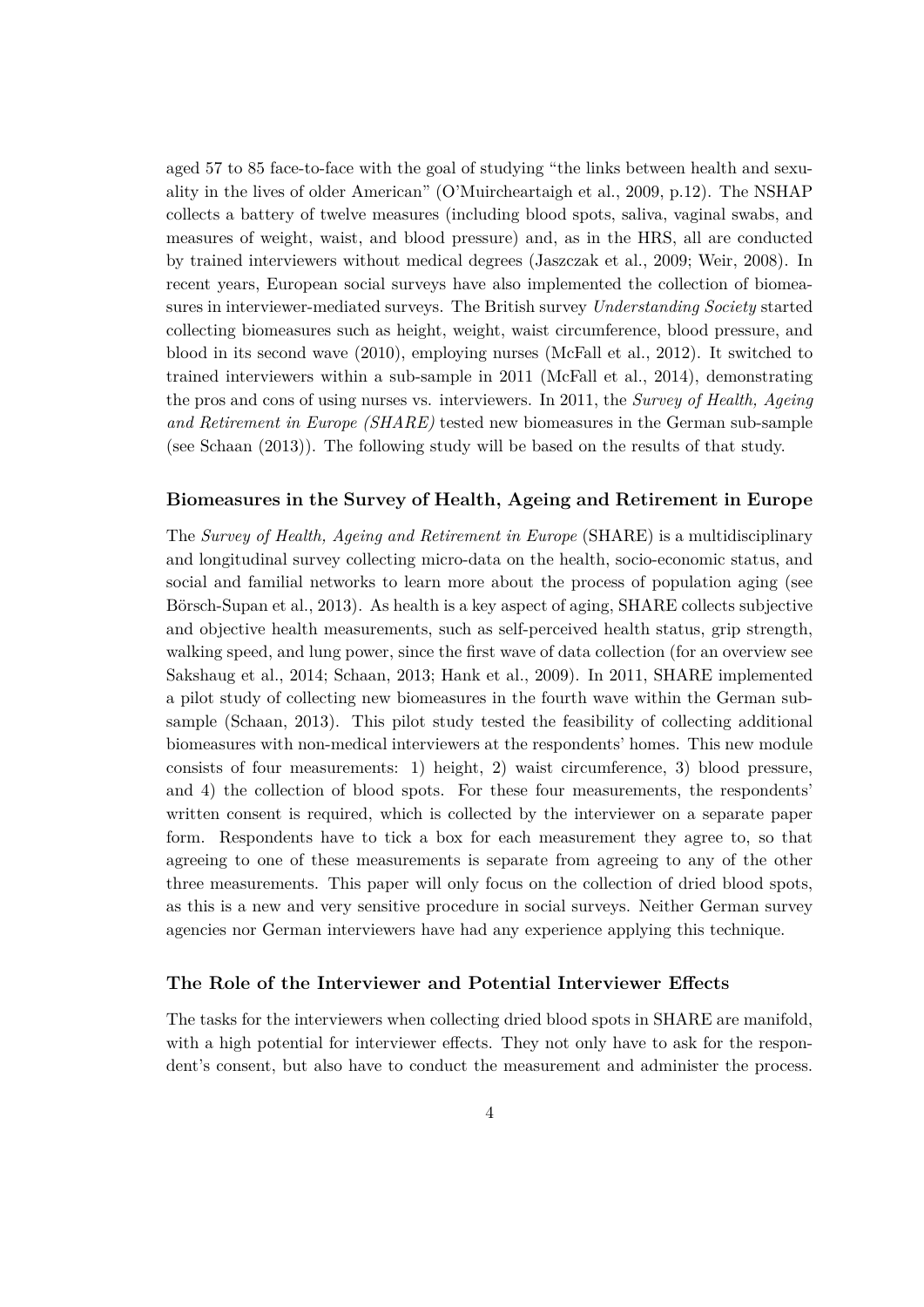All these tasks are assumed to influence the respondent's willingness to participate.

- **Asking for consent and answering all the respondents' questions**. Obtaining the respondent's informed consent is necessary when collecting dried blood spots (Sakshaug, 2013). This includes informing respondents about how the procedure works, the potential risks involved, which parameters will be analyzed from the blood, how consent can be withdrawn, and so on. In addition, respondents can restrict the parameters to be analyzed. As a result, the consent form is very long, consisting of four pages with very detailed information. Compared to other survey questions, this task requires much more skills on the part of the interviewer, as this request can hardly be completely scripted. This is of particular importance if respondents have questions or doubts, as the interviewers have to react spontaneously. One could assume that interviewers differ in their reactions, so that this request is quite prone to interviewer effects.
- **Conducting the measurements**. The collection of dried blood spots, that is, letting an interviewer prick a small needle into one's finger, probably requires that the respondent place more trust in the interviewer than does answering survey questions or participating in other physical measurements. The interviewer–respondent relationship during the interview thus far could play an important role in the decision of the respondent to participate.

Interviewers might differ in how successful they are in building a trustful situation with the respondent, which could then affect the respondent's willigness to consent.

• **Administration of the process.** This task includes the handling of the materials in preparation of the blood collection. The blood is collected on special filter cards, which have to be prepared with a unique barcode sticker and sent to the laboratory in a special envelope. The number on the sticker has to be entered into the computer system so that the results can be linked to the correct respondent. This last step is also assumed to affect the respondent's decision to consent, as the way interviewers handle the materials prior to the consent question can affect the respondent's assessment of the interviewer's experience in that measurement.

This brief overview shows that the role of the interviewer in collecting dried blood spots in SHARE is much more prominent than for other questions or measurements in a survey. Interviewers who feel uncomfortable with the measurement and the whole procedure are assumed to be not as successful in 'selling' this request to respondents than are interviewers who do not have any concerns or fears. These systematic differences would then result in interviewer effects in the consent question.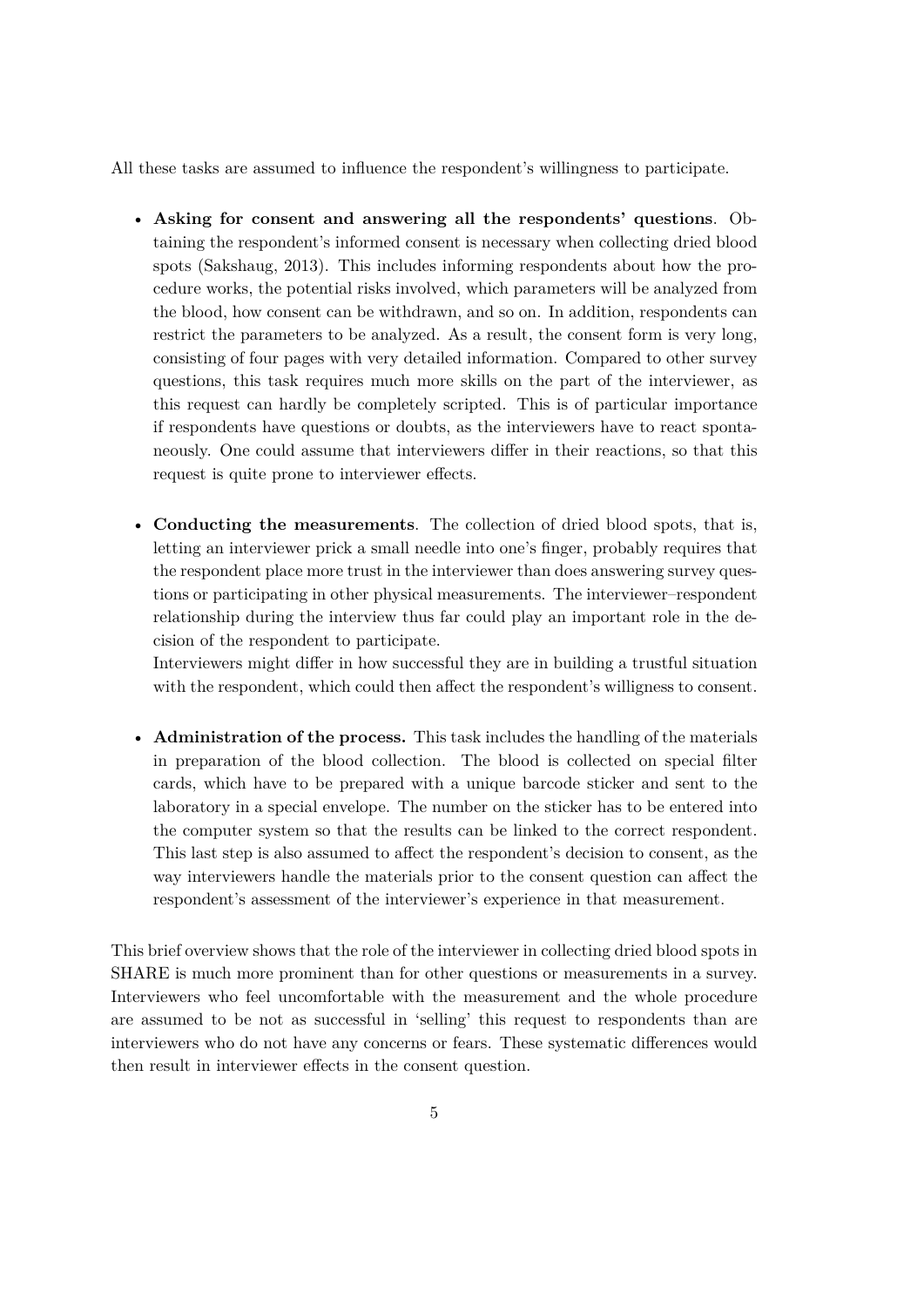# **3 Previous Research**

The number of studies analyzing consent requests in general is increasing but most studies focus on respondents' characteristics as determinants of consent. Only a small number of studies take the effect of the interviewer into account. Four recent studies on consent to record linkage show that interviewers are important as they have an influence on the respondent's decision to consent (see: Korbmacher and Schröder, 2013; Sakshaug et al., 2013; Sala et al., 2012; Sakshaug et al., 2012). All studies analyzed the interviewers' demographics and only Korbmacher and Schröder (2013) found a significant effect of age. All four studies analyzed the effect of the experience of an interviewer, but the results are not clear. In addition, the studies differ in which aspect of experience they measure. Korbmacher and Schröder (2013) analyzed the experience within the current wave of data collection and found a statistically significant negative effect which is also found in Sakshaug et al. (2012) but not statistically significant. Sakshaug et al. (2013) included overall job experience as a dummy to compare interviewers working 37 months as an interviewer and those reporting a shorter period, and also found a statistically negative effect. Sala et al. (2012) included both job experience in years and the number of previous interviews, and found a positive effect of both but only the effect of the number of previous interviews is statistically significant. Sala et al. (2012) and Sakshaug et al. (2013) used additional data on the interviewers coming from an interviewer survey to analyze interviewer effects on consent to record linkage. Beside experience, they controlled for additional characteristics, such as attitudes and personality traits, interviewers' income, hypothetical own-consent to a different consent request, membership in social networks, and the expected consent rate. Only the interviewer's own-willingness to consent to a series of consent requests showed a significant (and positive) effect (Sakshaug et al., 2013).

Even less is known about interviewers' influence on consent to the collection of dried blood spots. Previous studies show that interviewers vary a lot in the consent rates they obtain and that these consent rates also vary between different biomeasures (Sakshaug, 2013; McFall et al., 2014; Jaszczak et al., 2009). To my knowledge there is only one study which systematically analyzes the consent to the collection of dried blood spots taking the interviewer into account.<sup>2</sup> Sakshaug and colleagues (Sakshaug et al., 2010) used the 2006 wave of the HRS and analyzed the differences between consenters and non-consenters to the collection of dried blood spots. In addition to the respondents' demographics and widespread measures of the respondents' health status, they included a set of variables measuring general survey resistance indicators coming from paradata

<sup>2</sup>The authors analyzed consent to a set of three biomeasures, including dried blood spots, together as the dependent variable. Separating the regressions by biomeasure did not change the results, so I will use the phrase "consent to dried blood spots" in the remainder of the paper.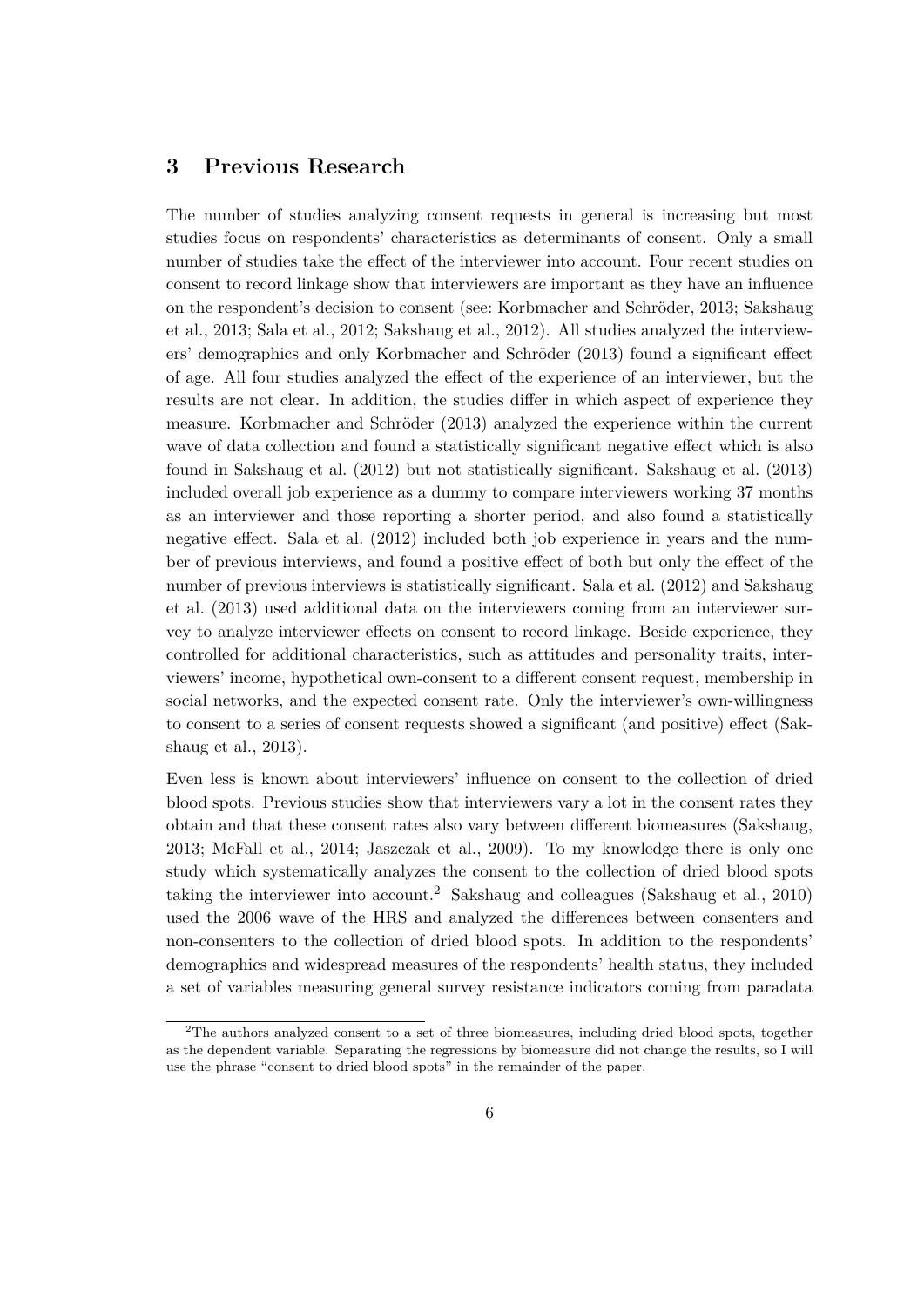as well as information on the interviewer. They controlled for the interviewer's age, gender, race, educational level, Hispanicity, and experience being an HRS interviewer. At the interviewer level, only the interviewer's race shows a significant effect on the respondents' consent. A significant interviewer variance term suggests that interviewer characteristics (other than demographics) have an influence on consent. This variance term shows that more information about the interviewers is needed to get the full picture. The implementation of an interviewer survey allows filling that gap by collecting that specific information on the interviewer which is assumed to have an influence.

# **4 Research Question**

As interviewer effects on different consent questions have been proven to exist in several surveys (Korbmacher and Schröder, 2013; Sakshaug et al., 2013; Sala et al., 2012; Sakshaug et al., 2012, 2010), I hypothesize that interviewer effects also occur in SHARE when asking for consent to the collection of dried blood spots. Therefore, the first step of this analysis is to test that assumption and quantify the effect of the interviewer. If this assumption can be confirmed, the next step will be to analyze the effect of interviewer characteristics, focusing on experience and expectations, as these are two characteristics of the interviewer which can be manipulated via selection and/or training of the interviewer.

## **Interviewers' Experience**

The interviewers' experience seems to matter in their success at getting respondents' consent to record linkage (Korbmacher and Schröder, 2013; Sakshaug et al., 2013; Sala et al., 2012; Sakshaug et al., 2012). I hypothesize that interviewers' experience also influences the consent to the collection of dried blood spots. Three different aspects of an interviewer's experience will be distinguished: job experience, experience in collecting dried blood spots, and experience in measuring blood sugar.

- *Job experience*: This is measured as the number of years working as an interviewer. In contrast to Sala et al. (2012), I do not expect the effect of job experience to be linear. I hypothesize that an increase in experience is mainly effective at the very beginning of the career. In addition, being on the job for a very long time also implies that the interviewer's job and therewith the required tasks has changed substantially. I suspect that interviewers who started working as an interviewer a long time ago are less successful than interviewers who started more recently.
- *Experience in collecting dried blood spots in the actual wave of data collection* is not related to the first experience measurement. As SHARE is the first survey in Germany to collect dried blood spots by interviewers, they all start without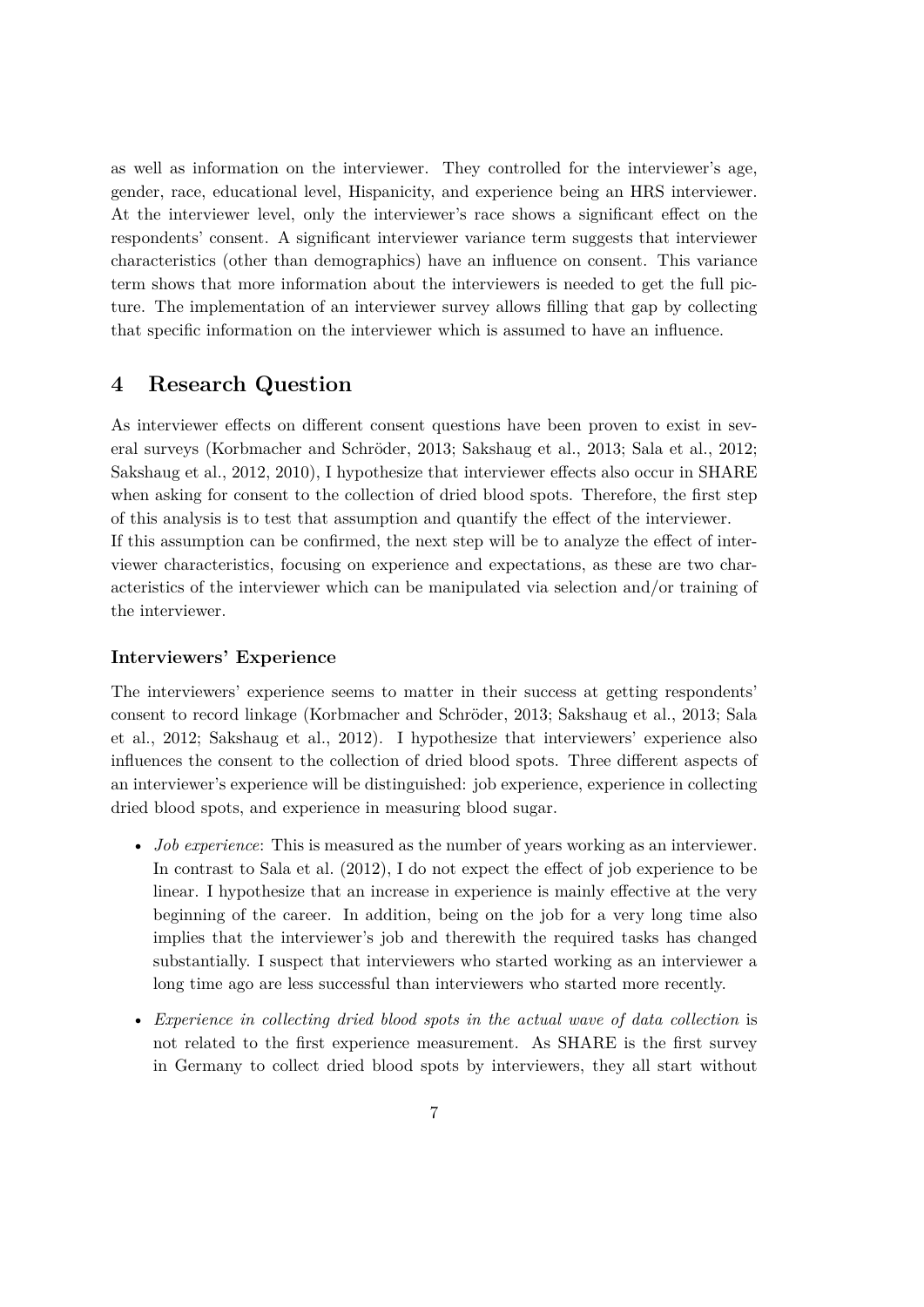any experience in asking respondents for consent to that measurement. But one could assume that interviewers learn how to persuade respondents from interview to interview. I hypothesize that interviewers are less successful in getting consent at their very first interviews.

• *Prior experience in the technique of collecting blood spots*: The procedure is almost identical to measuring blood sugar levels for people who have diabetes. I hypothesize that interviewers who are experienced in that measurement (independently from their job as interviewers) are better at getting the respondent's consent, as they are less fearful about the procedure.

## **Interviewers' Expectations of the Consent Rate They Will Reach**

Even if the effect of an interviewer's expectations when asking for consent to record linkage was not significant in the work of Sakshaug (2013), I hypothesize that expectations are important in this specific consent request. It will be tested whether interviewers who expect to achieve a higher consent rate also reach higher consent rates. The theoretical assumption behind this is the theory of self-fulfilling prophecies, which should affect all interviewers in the same way: expectations influence the behavior of the interviewer and therewith the respondents' reactions to the request.

# **5 Data**

## **SHARE: Survey Data**

This paper is based on release 1.0.0 of the German Wave 4 panel sample, in which the collection of dried blood spots was implemented for the first time.<sup>3</sup> The target population of SHARE consists of persons aged 50 or older at the time the sample was drawn, including partners living in the same household regardless of their age (Börsch-Supan et al., 2013). A total of 1,570 respondents were asked for consent to the collection of dried blood spots during their personal interview.

## **Interviewer Survey**

Since the information about the interviewers delivered by the survey agency is limited to a few demographical characteristics, a separate interviewer survey was conducted with the interviewers working for the fourth wave of SHARE in Germany. The questionnaire asked for information about the interviewers' experiences and expectations related to different features of the fourth wave of SHARE-Germany, including the collection of dried blood spots (see Blom and Korbmacher (2013) for further details on the interviewer

<sup>3</sup>For a detailed overview of SHARE's cooperation rates, see Kneip (2013).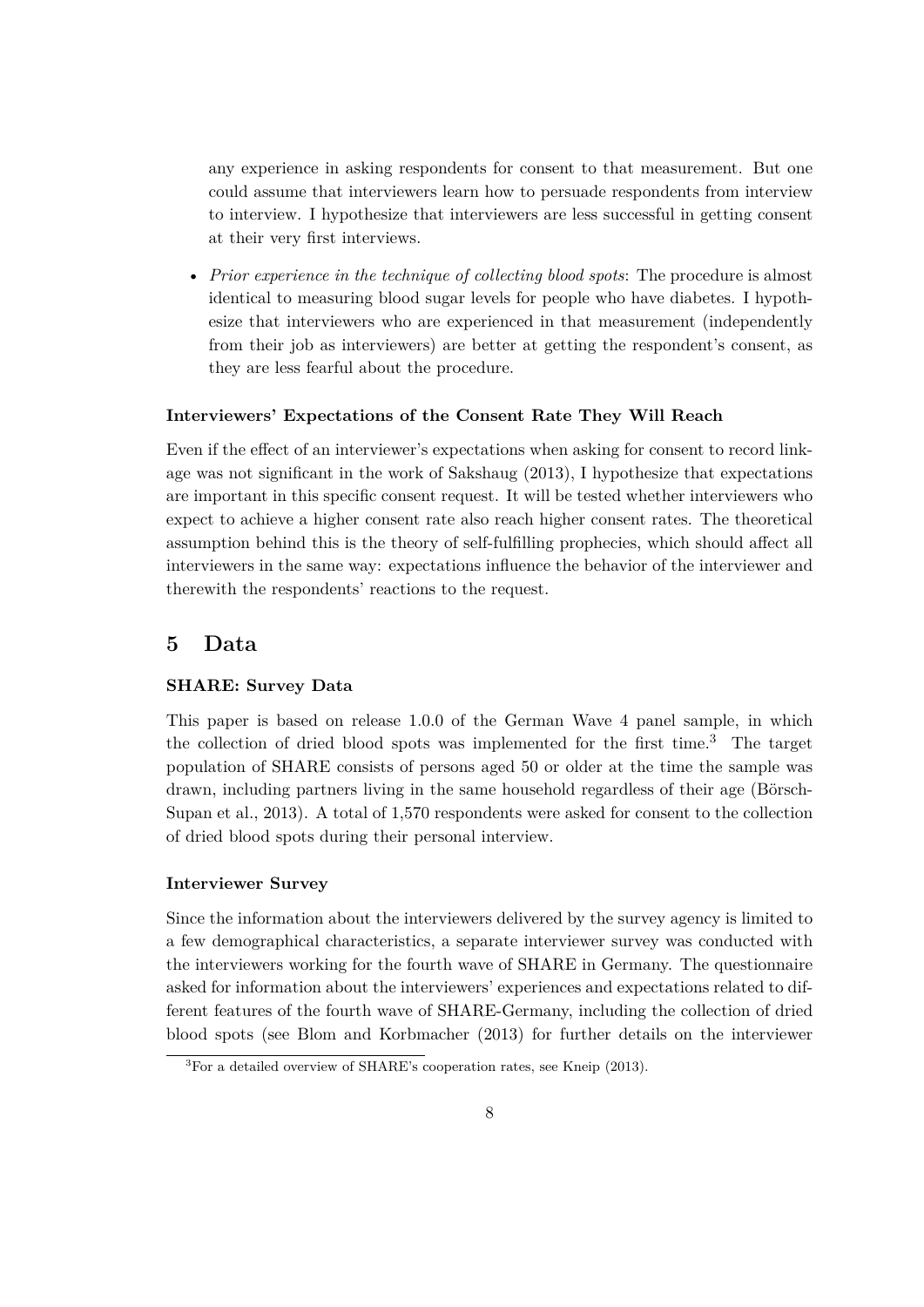survey). The interviewers were asked to complete the survey at the end of the training session, ensuring that their attitudes were measured independently from their first experiences in the field. Out of 197 interviewers attending the training, 165 completed that survey (a response rate of 83.8%).

## **Combining Both: Linking the SHARE Survey with the Interviewer Survey Data**

The data of the two surveys could be linked via the interviewer ID which was requested in both surveys: in the CAPI instrument at the end of each completed interview and at the beginning of the interviewer survey. Despite the high response rate of the interviewer survey, several causes limited the number of cases for which respondent survey data could be linked to the survey data of the interviewer who conducted the interview.

- 1. Not all interviewers who had been trained for SHARE decided to complete their job as a SHARE interviewer: 40 of them quit before the fieldwork started.
- 2. Additional interviewers were hired during the fieldwork and were trained at separate training sessions. As the interviewer survey was implemented at the regular training session, these new interviewers were not asked to participate in the survey. These interviewers were mainly deployed for the refreshment sample, which is not included in the following analysis. Only three new interviewers worked for the panel sample and conducted 27 interviews.<sup>4</sup>
- 3. Unit- and item-nonresponse in the interviewer survey are responsible for an additional reduction of the sample size. The question regarding the interviewer ID in the interviewer survey suffers from item-nonresponse, so that these data could not be linked to the survey data. The survey data of 26 interviewers who conducted 555 (36%) interviews suffer from unit- or item-nonresponse.

The survey data of 988 respondents could be linked successfully with the data of the interviewer survey. This corresponds to  $63\%$  of the completed panel sample  $(N = 1, 570)$ . As the selection into the final sample is not random but depends on the interviewer, one cannot rule out that the sample is selective. However, a *t*-test of the interviewer sociodemographics of those interviewers who are included and those who are excluded from the final sample shows no significant differences in the characteristics which are available for all interviewers as they are provided by the agency (see Table 1). In addition, differences in the interviewer specific consent rate and the total number of interviews were tested and also show no significant differences. With respect to the seven variables which are available for all interviewers, the sample is not selective.

<sup>&</sup>lt;sup>4</sup>This corresponds to 1.7% of the sample.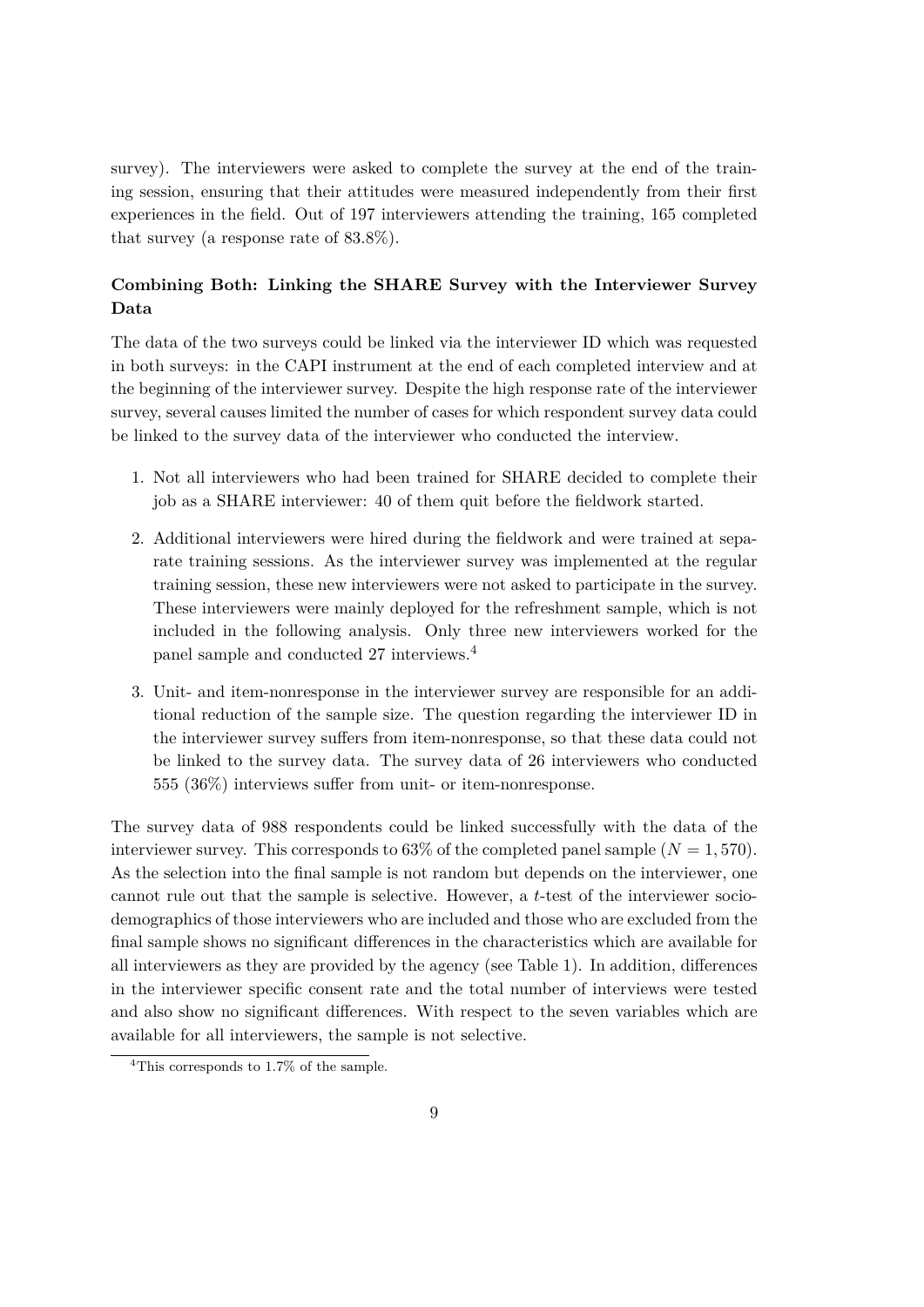|                         | Excluded |        | Final sample |        |
|-------------------------|----------|--------|--------------|--------|
| Age                     | 57.2     | (1.96) | 58.5         | (1.24) |
| Men                     | 48.3%    | (0.94) | 53.4%        | (0.07) |
| Experience              | 5.4      | (0.90) | 5.2          | (0.50) |
| Years of education      | 11.3     | (0.39) | 11.9         | (0.21) |
| Having SHARE experience | 41.4%    | (0.09) | 37.9%        | (0.06) |
| Consent rate            | 50.5%    | (4.95) | 54.2%        | (3.9)  |
| Total no. of interviews | 20.1     | (2.96) | 17.1         | (1.9)  |
| Number of interviewers  | 29       |        | 58           |        |

**Table 1:** Comparison of Interviewers who are Excluded with the Final Sample

Notes: \*, \*\*, \*\*\* mark significance on the 10, 5, 1 percent level, respectively Standard errors in parentheses

## **5.1 Methods and Models**

To analyze the effect of the interviewer on the respondent's consent requires a multilevel model to take the hierarchical data structure into account, as the respondents (first level) are nested within the interviewers (second level). The dependent variable in this model is the consent to the collection of dried blood spots. The consent form was handed to the respondent after the interviewer explained the procedure. This form collects consent for all four biomeasures separately. Only if the respondent signs this form is the interviewer allowed to conduct the measurements. At the end of the biomeasure module, the interviewer answered a question in the CAPI instrument indicating which measurements were completed. That final result is the dependent variable which is coded as a dummy, being 1 if the interviewer states that he or she conducted the measurement and 0 if not.

#### **Intercept-Only Model**

As a first step, an intercept-only model is calculated which does not include any explanatory variables. The outcome  $Y_{ij}^*$  for respondent *i* interviewed by interviewer *j* is explained as the regression intercept  $\alpha$ , the residual at the interviewer level  $u_j$ , and the respondent level residual  $\epsilon_{ij}$  (see Hox, 2010).

$$
Y_{ij}^* = \alpha + u_j + \epsilon_{ij} \tag{1}
$$

$$
Y = \mathbb{1}(Y_{ij}^* \ge 0) \tag{2}
$$

As the dependent variable is a dummy variable which can either be 1 or 0, *Y* equals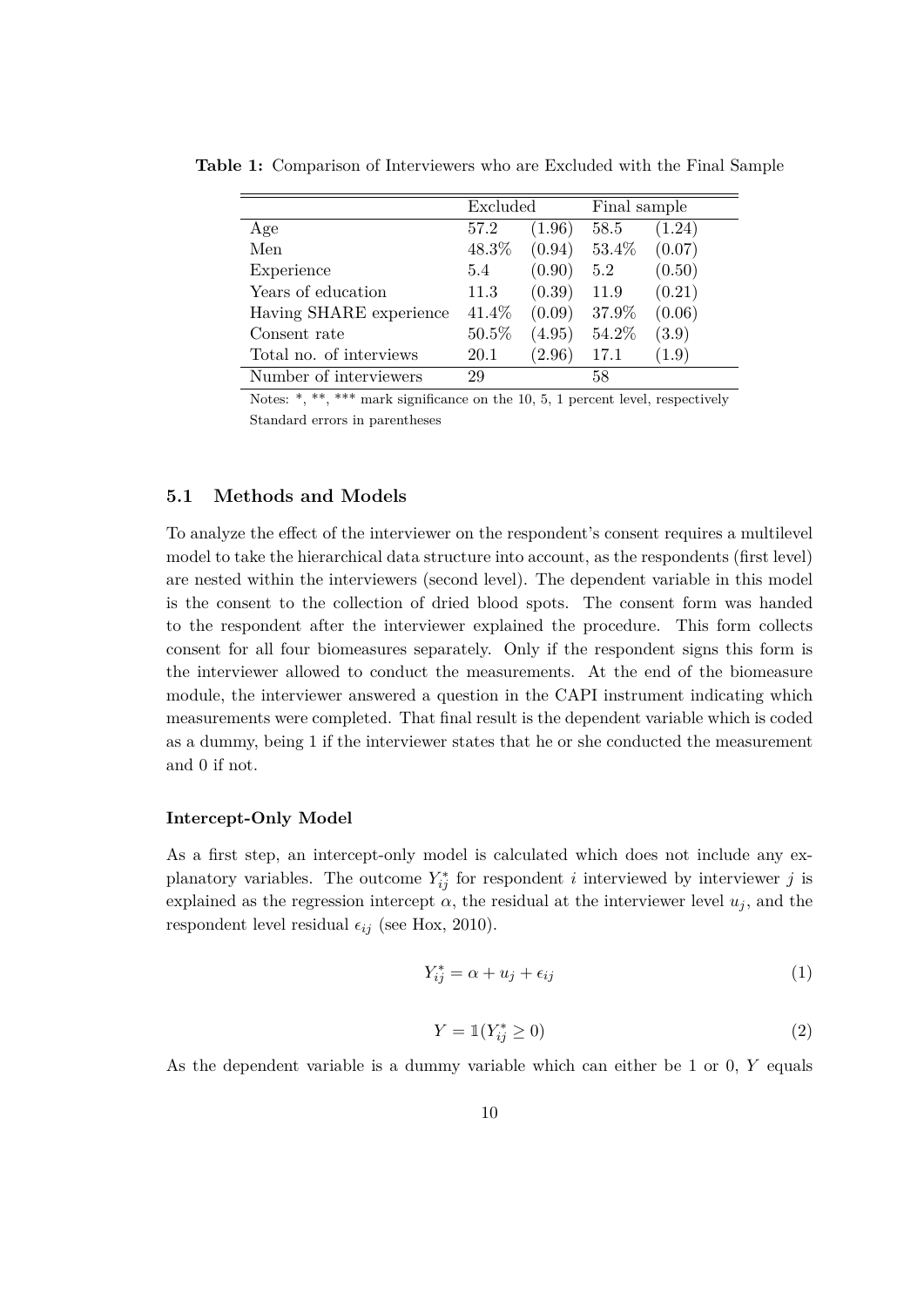1 if the latent variable  $Y_{ij}^*$  is greater than or equal to zero. This intercept-only model provides an estimate of the intraclass correlation (ICC) *ρ*, which is the proportion of variance at the highest level compared to the overall variance. The ICC is calculated as the variance of the residuals at the interviewer level  $\sigma_{u_j}^2$  divided by the total variance  $(\sigma_{u_j}^2 + \sigma_{e_{ij}}^2)$ . Given that the respondent level variance  $\sigma_{e_{ij}}^2$  is not distributed normally but logistically, this term is fixed at  $\frac{\pi^2}{3}$  $\frac{1}{3}$ .

$$
\rho = \frac{\sigma_{u_j}^2}{\sigma_{u_j}^2 + \frac{\pi^2}{3}}\tag{3}
$$

## **Full Model**

The interviewer–respondent assignment in SHARE Germany is not random (no interpenetrated sample) but by region, which implies that all respondents interviewed by the same interviewer also live in the same region. If the respondents in one region differ systematically in some characteristics that also influence their consent, this would result in a high ICC. In such a case, the interpretation of the ICC as interviewer effects would be misleading, as these are in fact area effects. To take into account such potential area effects, the respondents' basic demographics and some health related parameters which showed significant influences on consent in other studies are controlled for. In the next step, the characteristics of the interviewer as well as of the respondent will be included in the model, where the  $X_{pij}$  are the  $p$  explanatory variables at the respondent level and the  $Z_{qj}$  are the *q* explanatory variables at the interviewer level. The slopes of the *Xpij* are assumed not to vary at the interviewer level (fixed slope model) in the final model. Part of the interviewer level variance of Model (1) is assumed to be explained by  $Z_{qj}$ , with  $u_{1j}$  being the remaining interviewer level residual. Simultaneously, part of the respondent level variance of Model (1) is assumed to be explained by  $X_{pij}$  with  $\epsilon_{1ij}$ being the remaining respondent level residual.

$$
Y_{ij}^* = \alpha + \gamma_p X_{pij} + \gamma_q Z_{qj} + u_{1j} + \epsilon_{1ij}
$$
\n
$$
\tag{4}
$$

In both models (1) and (4) the term  $u_j$  is included, which is the residual at the interviewer level (random intercept). In multilevel models these residuals are assumed to be normally distributed (Hox, 2010; Snijders and Bosker, 2012; Rabe-Hesketh and Skrondal, 2008). For further discussion see Appendix C.1.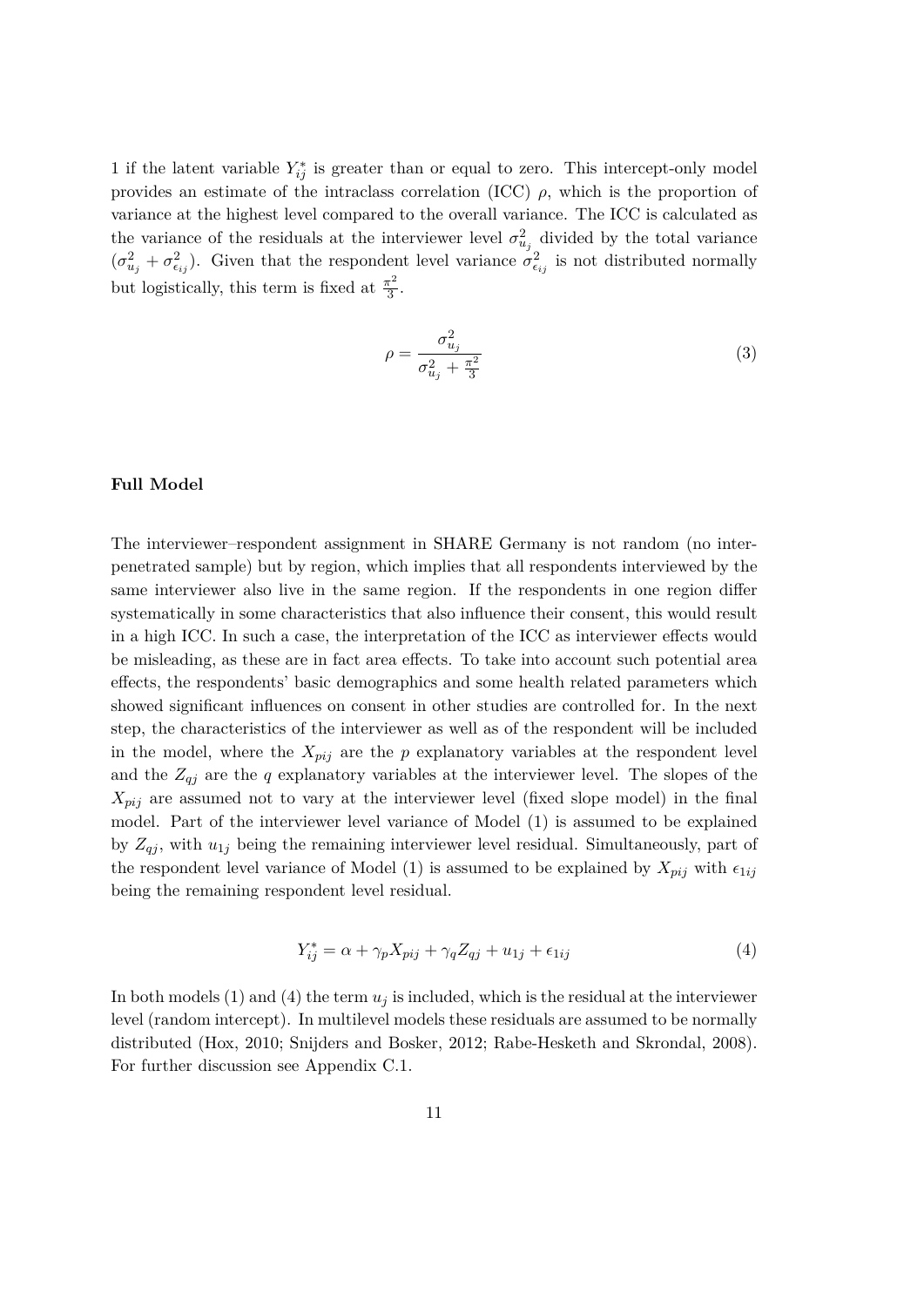## **Explanatory Variables**

#### **Interviewers' Experience and Expectations**

Three different measures of the interviewers' experience are included: The experience of working as an interviewer was measured in years<sup>5</sup> and is included as a continuous variable. In addition, the quadratic term of years of experience is included to test the assumption of an inversely u-shaped effect.

Experience in collecting dried blood spots in the actual wave of data collection is included to take learning effects into account. The dummy variable is 1 if the actual interview is within the first five interviews of that interviewer. As this variable is not a fixed interviewer characteristic which is stable over all respondents interviewed by the same interviewer, this variable should (from a multilevel point of view) be categorized as a respondent level characteristic. As I am interested in the learning effect of the interviewer, I will interpret this variable at the interviewer level. In addition, we asked interviewers about their experience in that measurement<sup>6</sup> and include that measure of experience as a dummy variable  $(1=$  familiarity,  $0=$  otherwise).

Interviewers expectations with regard to the collection of biomeasures are asked in the interviewer questionnaire separately for each of the four new biomeasures.<sup>7</sup> These expectations are included as a continuous variable. The theoretical assumption behind the expected effect of the interviewer's expectations is the theory of self-fulfilling prophecies, which should affect all interviewers in the same way: the expectations influence the behavior and thereby the respondent's reaction to the request. Another explanation of a potential correlation between an interviewer's expectations and the respondents' willingness to consent could be based on the interviewer's experience. Experienced interviewers could be assumed to be more realistic in the assessment of their own abilities, meaning that they are more realistic in their expectations. If this mechanism is the one driving the effect, interviewers' expectations should be more important for experienced interviewers. To test whether the effect of interviewers' expectations differs by the interviewer's experience, an interaction of the experience and the expectations is included in the model<sup>8</sup> to differentiate between the two potential mechanisms.

 $5Q1$ : How long in total have you been working as an interviewer?

 $6Q23$ : Do you personally have experience with measuring blood sugar levels, either because you or someone you know has diabetes?

 $7Q21$ : What percentage of your respondents do you think will consent to [...] the collection of small blood spots?

<sup>8</sup>Both variables are centered around their mean.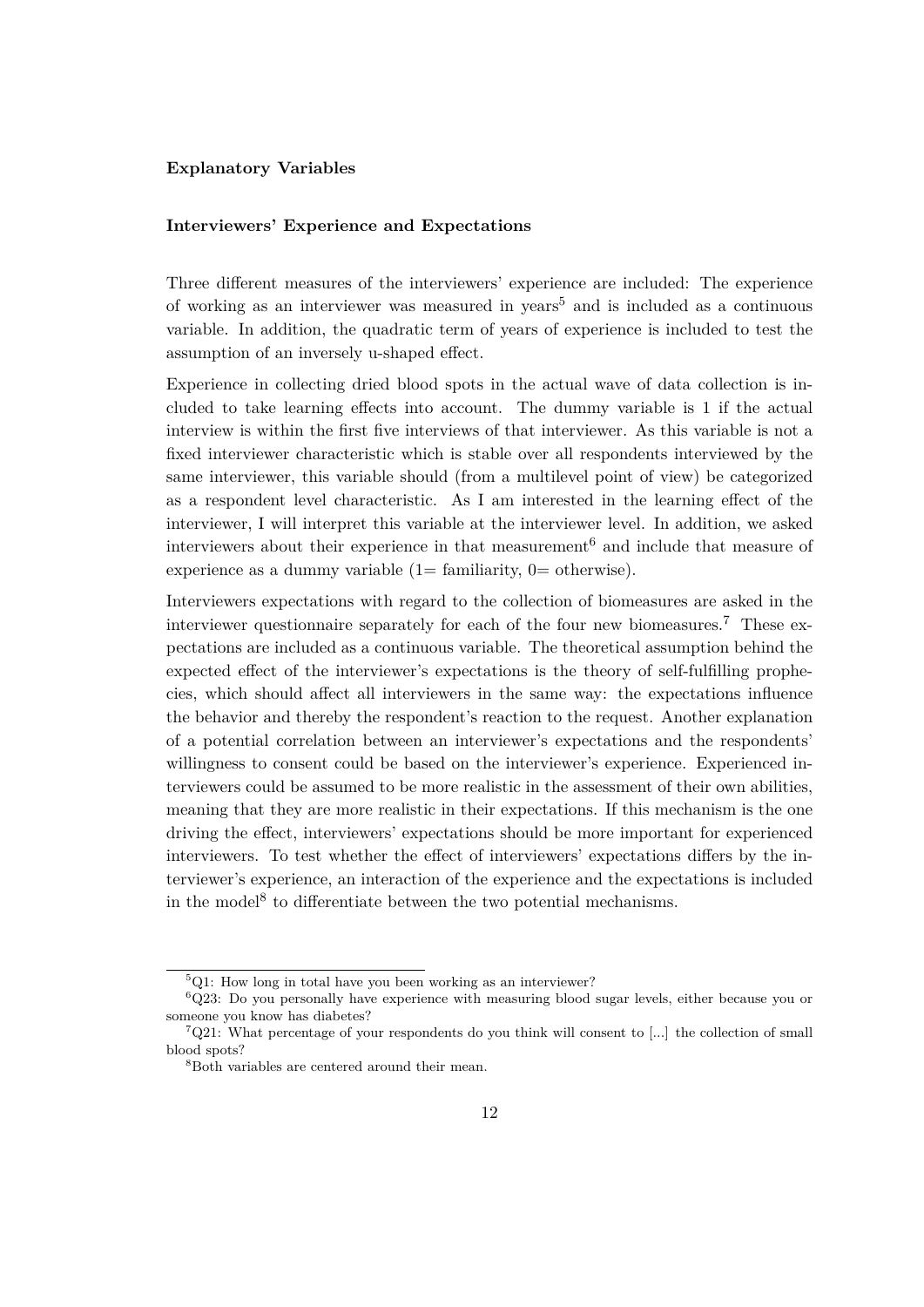#### **Control Variables at the Interviewer Level**

In addition to these explanatory variables, some control variables at the interviewer level are included. Interviewers *age* in years (included as a continuous variable), *gender* (1=male, 0=female), and *education* (as three dummies for low, medium, and high educational levels) are controlled for. We asked interviewers whether, if they themselves were SHARE respondents, would have consented to the collection of dried blood spots. This variable is included as a dummy. The variable *social networks* is a dummy variable taking the value of 1 if the interviewer is active in online social networks like Facebook, Myspace, or Twitter, and 0 otherwise. It is used as an indirect indicator of how open-minded an interviewer is about new technologies and the disclosure of personal information.

There are different reasons why people decide to work as interviewers. The measurement of their motivation is more complex, as the question includes a battery of different reasons for working as an interviewer, which should be rated in their importance to the interviewer separately.<sup>9</sup> Two reasons are included in the model: first, to "be involved in research that serves society," expecting these people to be intrinsically motivated, and second, "to have the opportunity to interact with other people," assuming that this reason does not reflect an intrinsic motivation. The two variables included in the model do not reflect the value of the rating  $(1-7)$  but they are coded as a dummy which is 1 if the corresponding aspect was rated more highly than the other aspects. Table 2 summarizes the distribution of these interviewer characteristics.

## **Control Variables at the Respondent Level**

To control for systematic differences between respondents living in the same region, the respondents' demographics and characteristics which showed an effect in a preliminary unpublished analysis (see Weiss, 2013) of differences between SHARE respondents who consent and those who refuse are included in the model. As at the interviewer level, the respondents' gender, age, and education are included. Respondents who grew up in the former German Democratic Republic seem to be more willing to consent to record linkage (Korbmacher and Schröder, 2013; Lamla and Coppola, 2013) and to the collection of dried blood spots in SHARE (Weiss, 2013) than those who had not.<sup>10</sup> As respondents' health status could be influenced by their residential area and also affect their willingness to consent to the collection of dried blood spots (Weiss, 2013; Sakshaug et al., 2010), the three health measurements Weiss (2013) used in her study are included. These are whether respondents had been diagnosed with high blood cholesterol or diabetes (both

<sup>9</sup>There are different reasons for working as an interviewer. How important are the following aspects to you? 1=not at all, 7=very important.

 $10$ This effect could not be found when taking the interviewer into account.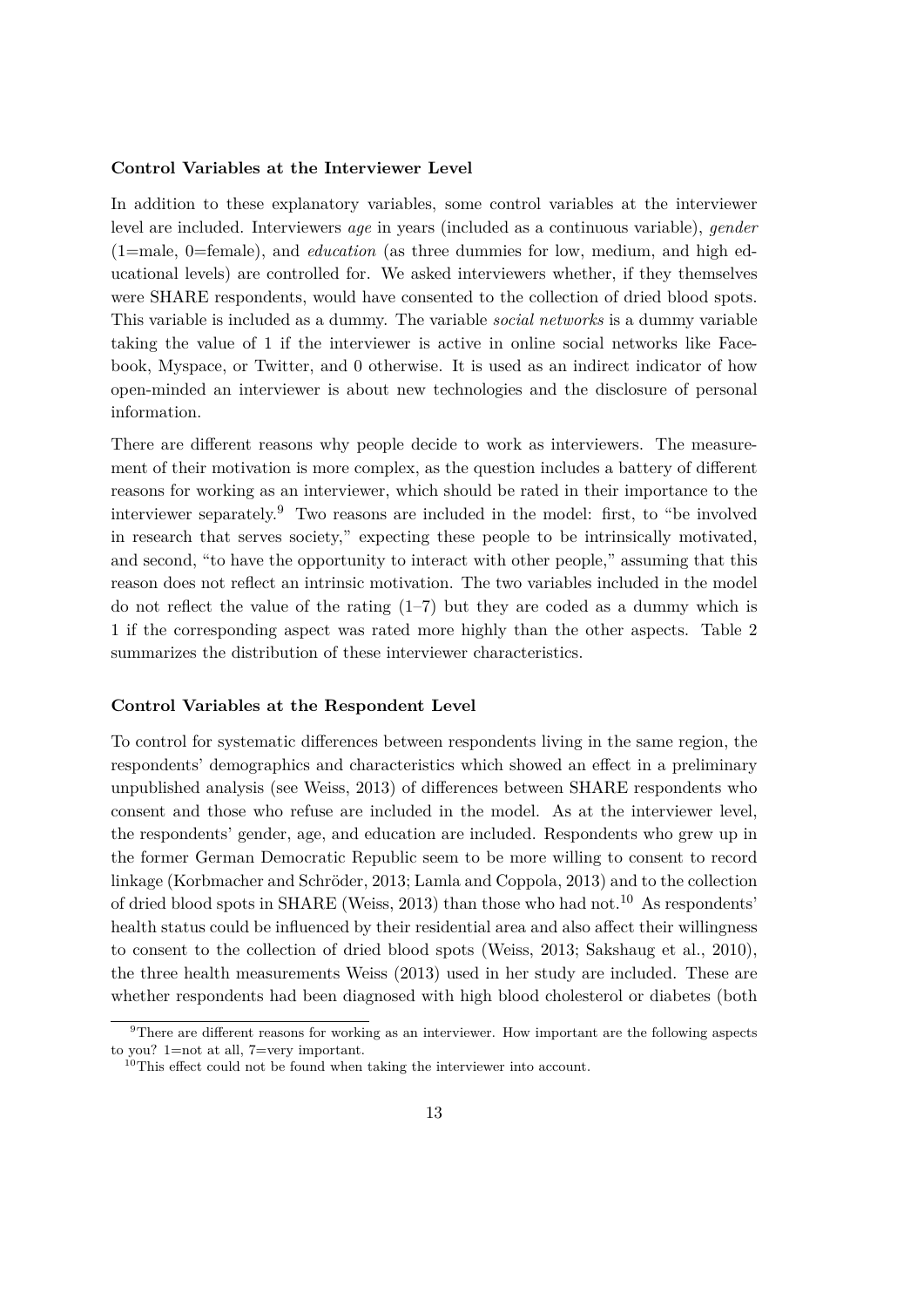| Interviewer characteristics         | $Mean\%$ |        | Min Max  |      |
|-------------------------------------|----------|--------|----------|------|
| Years of job experience             | 7.7      | (9.1)  | $\theta$ | 41.5 |
| Experience in measuring blood sugar | 36.4     |        |          |      |
| Expected consent rate               | 59.6     | (18.5) | 4        | 90   |
| Hypothetical own consent            | 78.2     |        |          |      |
| Age                                 | 57.2     | (9.4)  | 36       | 76   |
| Male                                | 54.6     |        |          |      |
| Low educational level               | 7.2      |        |          |      |
| Medium educational level            | 56.4     |        |          |      |
| High educational level              | 36.4     |        |          |      |
| Motivation "socialize"              | 27.3     |        |          |      |
| Motivation "research"               | 47.3     |        |          |      |
| Member of social networks           | 36.4     |        |          |      |
| Number of interviewers              | 55       |        |          |      |

**Table 2:** Sample Statistics

Notes: Standard deviation of means in parentheses

have a significant positive effect) and the number of difficulties with everyday activities due to health problems (which influences consent negatively).<sup>11</sup> We know from previous research on consent to record linkage that the willingness to provide income information is a strong predictor of the probability of consenting to record linkage (Korbmacher and Schröder, 2013; Lamla and Coppola, 2013; Sala et al., 2012; Beste, 2011), and consenting to the collection of dried blood spots (Weiss, 2013). Therefore a dummy variable is included which is 1 if income was not reported and 0 otherwise. The variable "urban" is a characteristic of the area the respondent lives in and is 1 if the interviewer coded the area as a big city, suburbs or outskirts of a big city or a large town, and 0 otherwise.

# **6 Results**

To answer the first research question, whether interviewer effects occur, we turn to an explorative approach. Figure 1 displays the interviewer specific consent rate, where each circle represents one interviewer and the size of the circle corresponds to the number of interviews that interviewer conducted.<sup>12</sup> This pattern shows that there is a large variation between interviewers in how successful they are in getting respondents' consent to the collection of dried blood spots, and is a first hint of the existence of interviewer

 $11$ Included are activities such as dressing, preparing a meal, eating, getting in or out of bed, and so on.

 $12$ Included are only those interviewers who are in the final sample. The graph which refers to all interviewers looks very similar.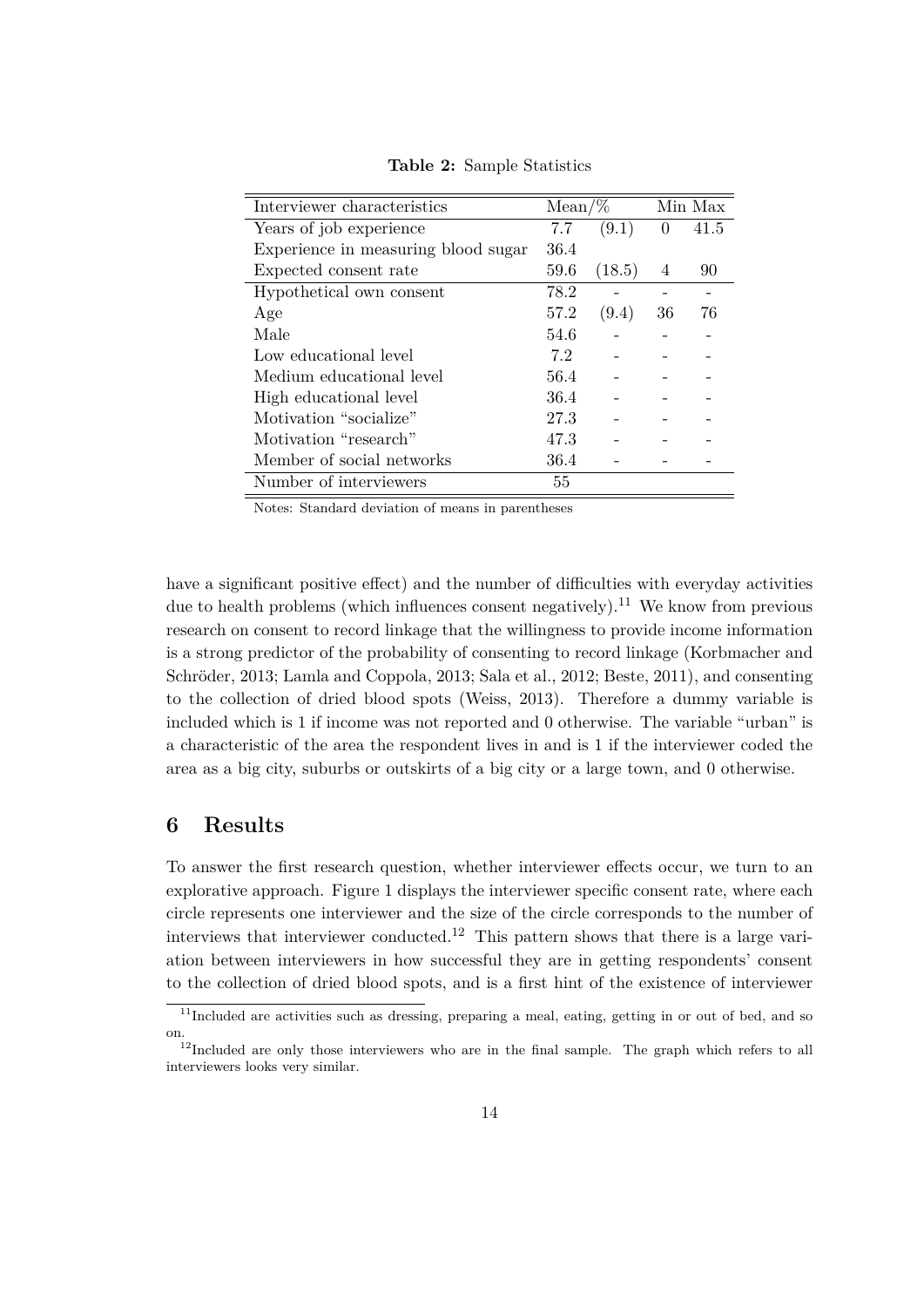

**Figure 1:** Interviewer Specific Consent Rate

effects. The intercept-only model is used to confirm the interpretation of Figure 1: there are sizeable interviewer effects on respondents' decisions to consent to the collection of dried blood spots. The ICC of the null model is 0.36 and is statistically significant, meaning that 36% of the total variance is at the interviewer level (see Table 3, Model 1).

The next step is to analyze the effect of the interviewer's experience and expectations. Model 2 of Table 3 shows the results of the interviewer characteristics from the full model. As the respondents' characteristics are only control variables, the results are not discussed here but displayed in Appendix A, Tabel 4. Two of the three experience measures show significant effects on the respondents' willingness to consent: the experience within the actual wave of SHARE and the years of job experience. There is a positive learning effect within the field period, as the significantly negative effect of being within the first five interviews shows. Respondents who are not one of the first being interviewed by that interviewer are more likely to consent to the collection of dried blood spots. The coefficient of the job experience (years working as an interviewer) as well as the coefficient of the quadratic term are both negative and statistically significant, indicating that the effect of job experience is not linear. As the interpretation of the effect gets rather complex when transformations of a variable and interactions with other variables are included, a graphical display of the relationship helps to understand the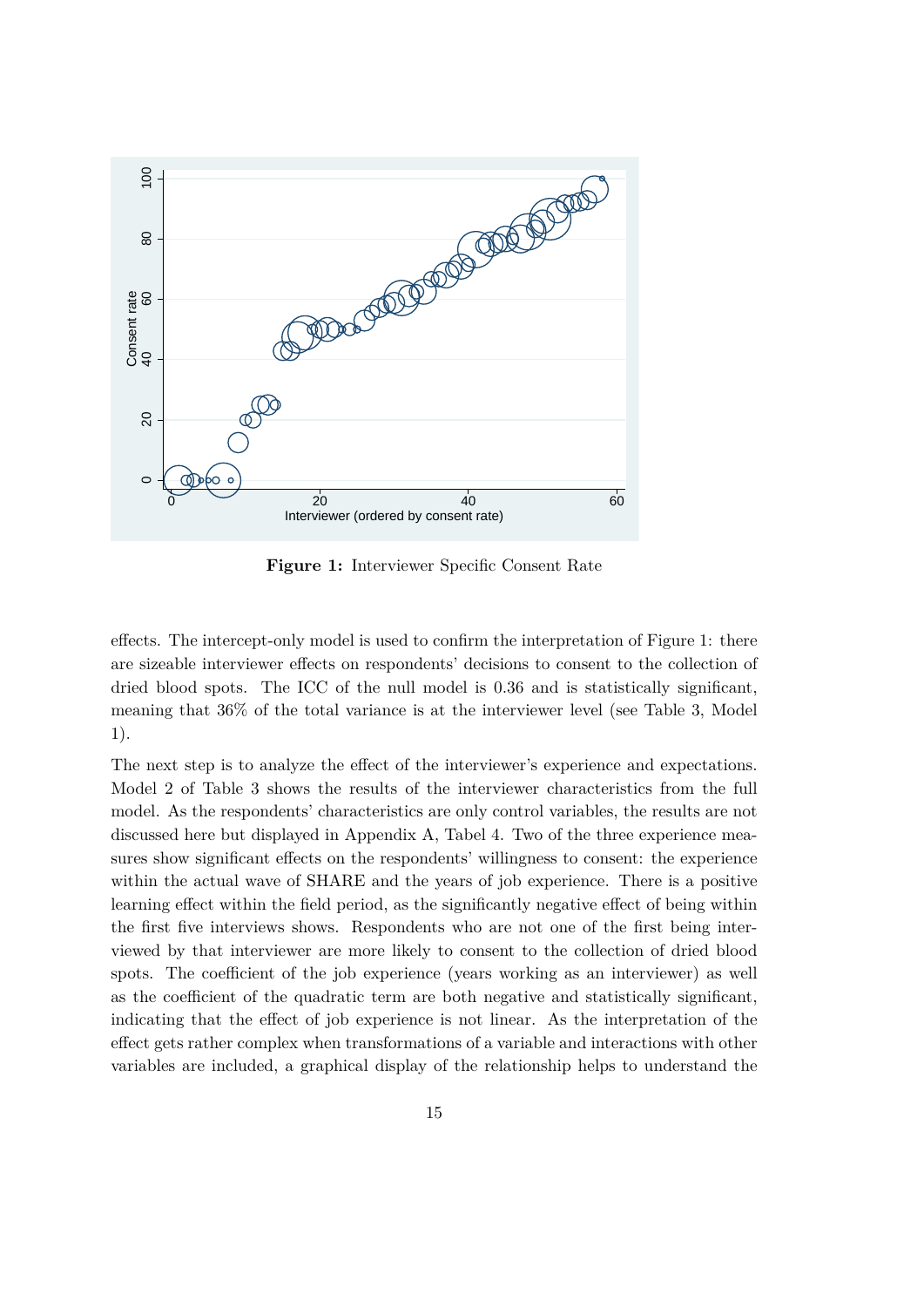effect of experience on the dependent variable.

|                                             | Model 1   | Model 2        |        |
|---------------------------------------------|-----------|----------------|--------|
| Age                                         |           | $1.03**$       | (0.02) |
| Male                                        |           | 0.62           | (0.19) |
| Low educational level                       |           | $0.16***$      | (0.10) |
| Medium educational level                    |           | 1.30           | (0.42) |
| Member of social networks                   |           | 1.48           | (0.50) |
| Hypothetical own consent to dried bs        |           | 1.16           | (0.45) |
| Motivation: "socialize"                     |           | $0.51*$        | (0.19) |
| Motivation: "research"                      |           | 0.96           | (0.34) |
| Experience in measuring blood sugar         |           | 0.83           | (0.27) |
| $1-5.$ interview                            |           | $0.56***$      | (0.11) |
| Years of experience                         |           | $0.96*$        | (0.02) |
| Years of experience <sup>2</sup>            |           | $0.99***$      | (0.00) |
| Expected consent rate                       |           | $1.04***$      | (0.01) |
| Years*Expectations                          |           | $1.01***$      | (0.00) |
| ICC                                         | 0.36      | 0.09           |        |
| Number of interviewers                      | 55        | 55             |        |
| Number of cases                             | 843       | 843            |        |
| $\chi^2$ against logistic regression        | 174.79*** | $5.93***$      |        |
| $\chi^2$ of LR test against previous model  |           | $99.08***$     |        |
| (degrees of freedom; $p$ -value of LR test) |           | $(27;\,0.000)$ |        |

**Table 3:** Multilevel Estimation: Consent to the Collection of Dried Blood Spots

Notes: \*,\*\*,\*\*\* mark significance on the 10, 5, 1 percent level, respectively

Dependent variable in all models is the dichotomous variable "consent to dbs collection" All models are estimated in a multilevel logistic regression with Stata's xtlogit command with a random intercept on the interviewer level. Coefficients are odds ratios.

 $\chi^2$  are the respective test statistics; Model also controls for respondent characteristics. Standard errors in parentheses.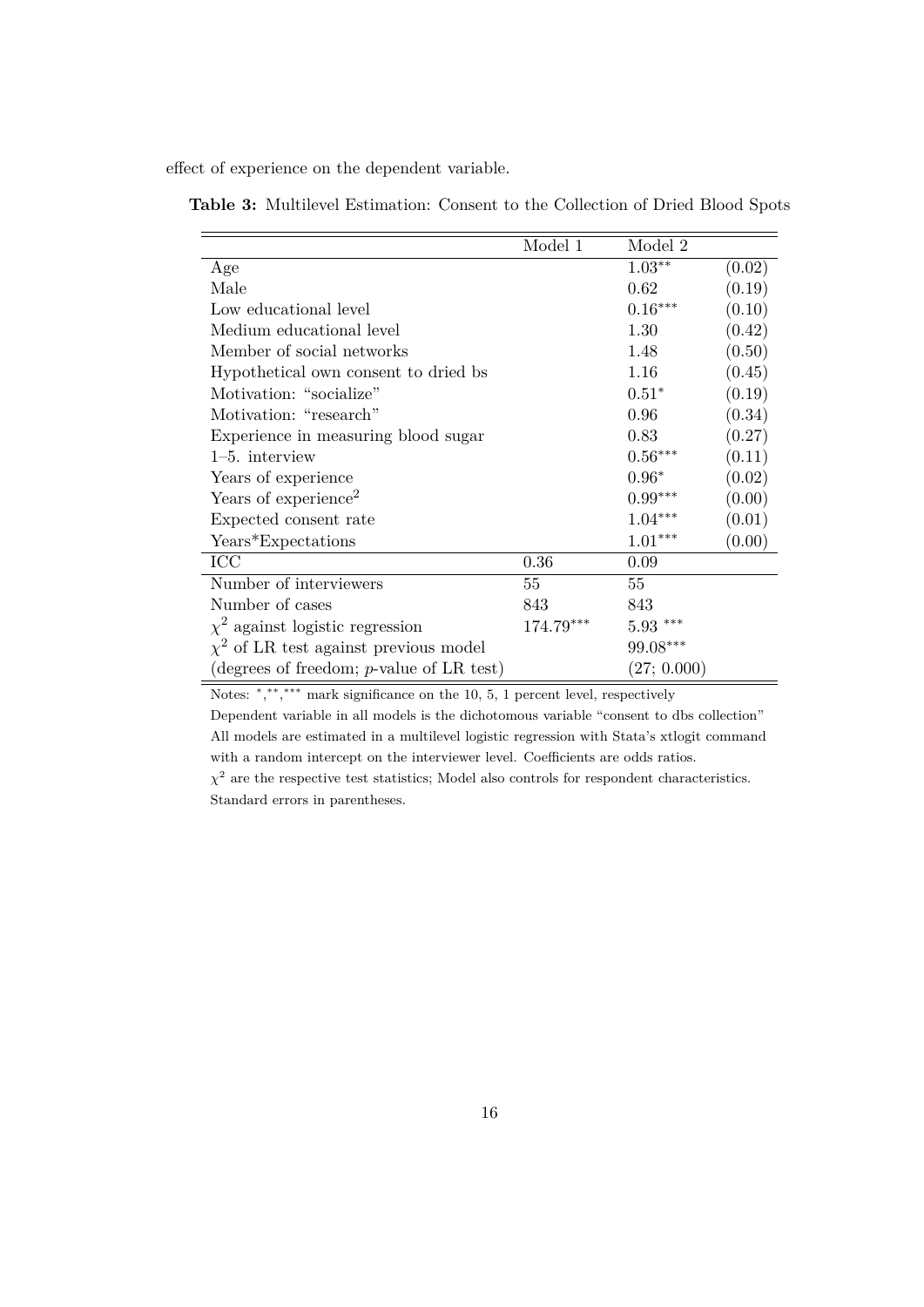

**Figure 2:** Predicted Probabilities of Consenting by Experience

Figure 2 shows the predicted probabilities for different levels of experience. All other variables are fixed at their mean and the random intercept is fixed at zero, meaning that the predicted probability refers to the average interviewer. The curve of the predicted probabilities shows that experience has a positive effect at the beginning of a career, reaching its peak at 7 years. After 7 years, the effect of experience is negative, meaning that the predicted probability of consenting decreases with each additional year of being an interviewer. But as the confidence interval shows, the increase in the first years is not statistically significant. The third experience measure, whether interviewers have experience in measuring blood sugar levels, shows a negative effect on consent, but this effect is statistically not significant.

Interviewers' expectations regarding the consent rate that they will reach show a positive effect on respondents' consent, as does the interaction term of expectations with experience. Similar to the results of experience, the effect of an interviewer's expectations will be discussed with the help of the predicted probabilities. As the interaction term is significant, the predicted probabilities will be presented for three different levels of experience: the lowest 10%, the average level of experience, and the highest 10%. Figure 3 shows that interpreting the positive coefficient of expectations independently from experience would be misleading. The curves of the predicted probabilities for expectations differ substantially depending on the interviewer's experience. In contrast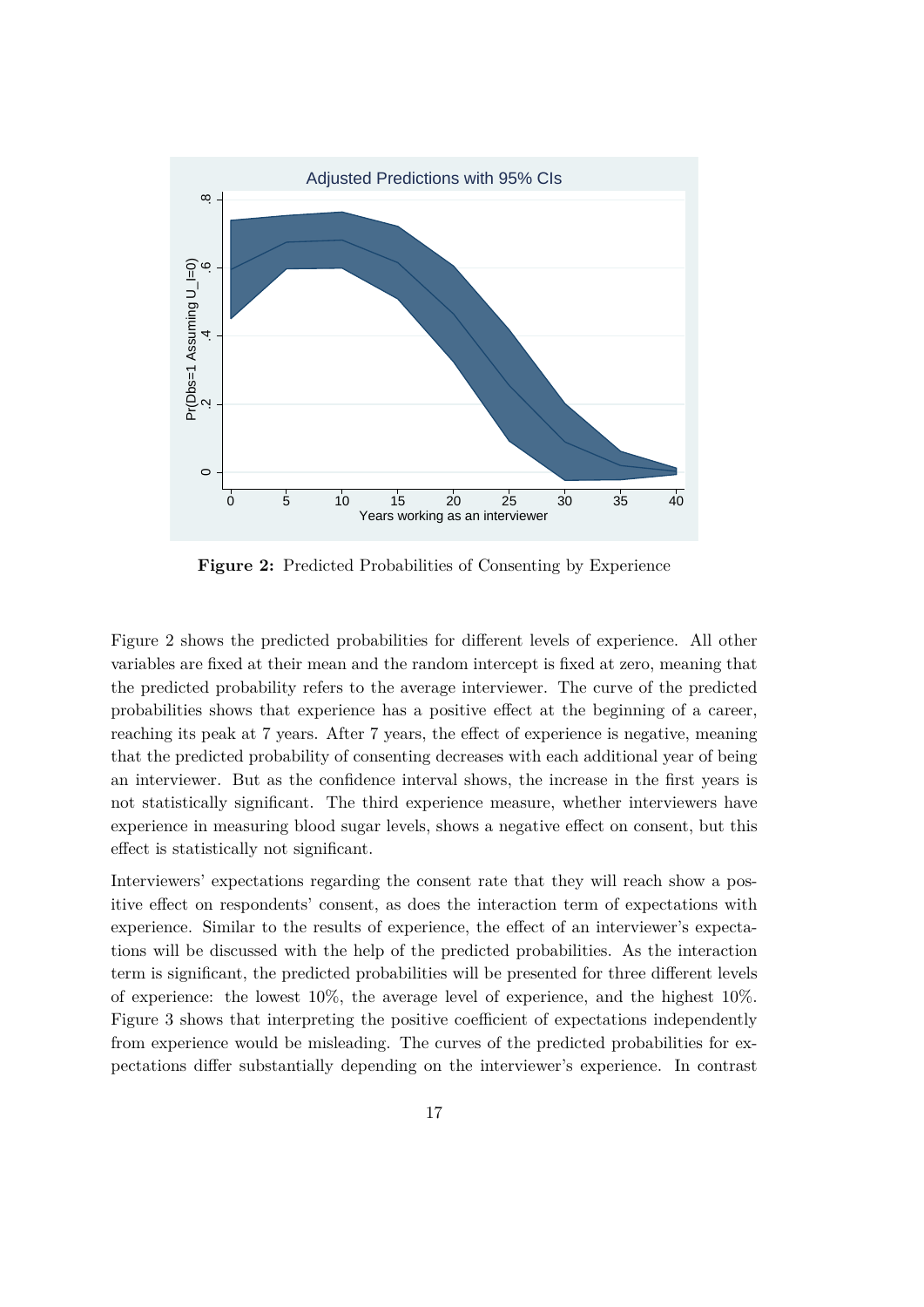to inexperienced interviewers, who show a negative but statistically non-significant effect of expectations on the predicted probability of consenting, the effect is positive for interviewers with about 10 years of experience. Very experienced interviewers show a different pattern, as the increase in the predicted probabilities starts later with a larger slope. The share of unexplained variance at the interviewer level after controlling for interviewer characteristics decreased to  $9\%$ : a reduction of 27 percentage points.<sup>13</sup>



**Figure 3:** Predicted Probabilities of Consenting: Expectations by Experience

Regarding interviewers' demographics, both education and age have significant effects on respondents' consent. Less educated interviewers are significantly less successful than more educated interviewers in obtaining respondents' consent. Age is also positively correlated with consent. Of the two reasons for working as an interviewer, only the motivation "socialize" shows a significant effect: interviewers who report that the opportunity to interact with other people is most important are less successful in obtaining consent than are interviewers who rated other motivations higher.

A replication of the analysis after excluding two conspicuous interviewers who both interviewed a high number of respondents who all refused to consent, shows that the effect

<sup>&</sup>lt;sup>13</sup>As the scale of the outcome variable changes when variables are added to the model in logistic regressions, the comparison of regression coefficients and variance components is difficult (Blom et al., 2011). I rescaled the variance components of the full model to the metric of the empty model as described in Hox (2010) to calculate the ICC, but this does not change the results. For details, see Appendix C.2.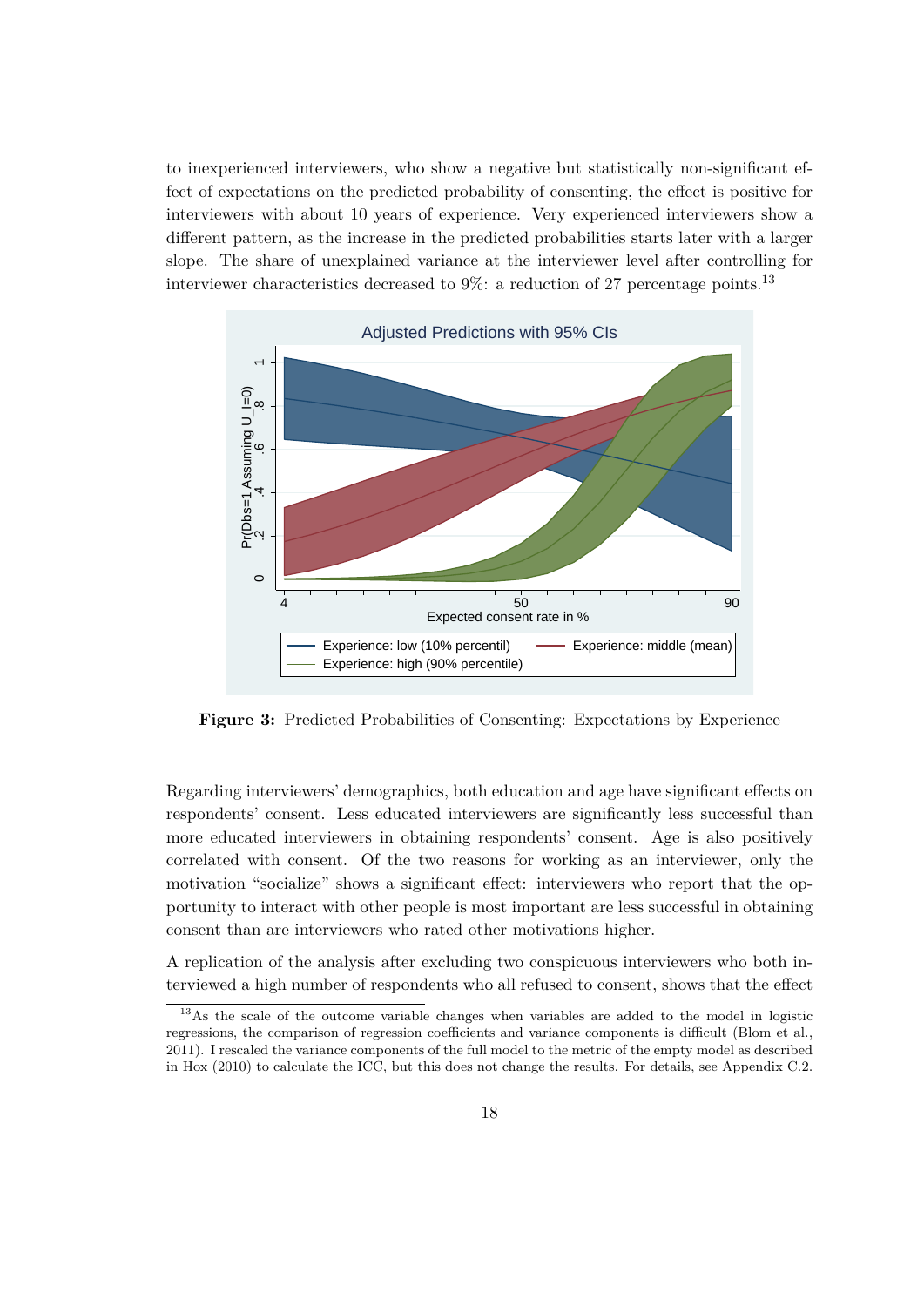of interviewers' experience is not stable, which could violate the external validity of the results (see Appendix B). It is questionable whether these interviewers should be included in the sample or not. Following a suggestion in Matschinger et al. (2005), I decided to not exclude them for two different reasons: First, it is hard to decide which interviewers should be excluded as there is no criterion available (Matschinger et al., 2005). So the decision is in some way arbitrary. And second, by removing interviewers based on certain characteristics, the assumption of a random set of interviewers (which should be representative of the whole sample) is systematically violated.

# **7 Summary and Discussion**

The goal of this paper was to examine whether interviewers have an effect on respondents' decision to consent to the collection of dried blood spots and whether the interviewer effects can be explained by characteristics of the interviewer. There are three main findings: First, interviewers have a large effect on respondents' consent decision, as the ICC of 0.36 in the empty multilevel model shows. Second, information on interviewers collected in an additional interviewer survey is very useful in explaining interviewer effects. The interviewer variance in the full model was decreased substantially to an ICC of 0.09. Third, interviewers' experience in the job and with the measurement and interviewers' expectations regarding their success prior to the first interview shows significant effects, as does the interaction term of job experience and expectations.

This study shows that the effect of experience is not linear, but curvilinear, being positive at the beginning and turning negative after seven years of experience. Comparing the effect of interviewers' experience over different studies reveals ambiguous results, making it hard to come to a final conclusion about how experience affects survey outcomes. One possible explanation of this contradictory and unclear result is that different aspects overlap when controlling for the number of years a person has worked as an interviewer. Durrant et al. (2010) demonstrate that the positive effect of experience on cooperation changed after controlling for interviewers' pay grade, which reflects skill level in this study, but also increases over time. In addition, the authors suggest that self-selection processes can complicate the interpretation of experience effects. The authors assume that interviewers stay longer in a job if they are successful, whereas interviewers with a lower level of performance quit earlier. It is debatable whether these two mechanisms can be generalized over surveys and countries, as the organization of survey agencies and the arrangement of how interviewers are paid varies a lot between countries. As interviewer experience is an important aspect in the process of interviewer recruitment prior to a survey, learning more about this effect is very important. This is an issue where survey agencies and survey researchers should better cooperate.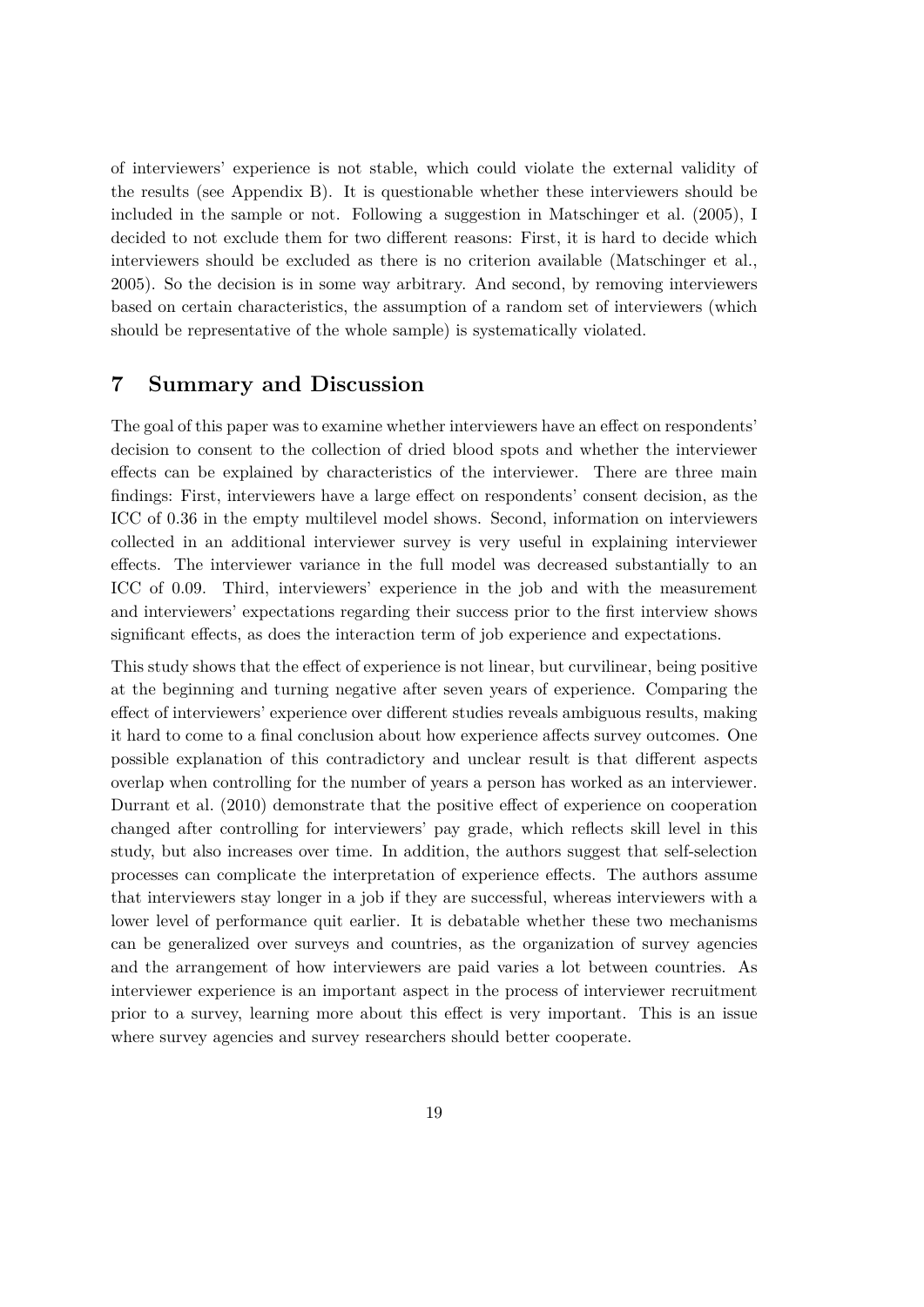Another aspect discussed above is related to the changing demands of the interviewer's job over the last decades. This affects particularly those interviewers who have been on this job for a very long time. Due to the implementation of computer-assisted personal interviews, the abilities needed to conduct an interview have changed substantially. So the question is whether all interviewers are able to acquire the new skills at the same speed as the demands change. Further research is needed to disentangle these different aspects and learn more about the effect of experience.

The effect of interviewers' expectations regarding their own success at getting consent seems to be positive at first glance. But the results change when taking interviewers' experience into account. For interviewers with an average level of experience and for those with much experience, a positive trend is observable. The relationship of experience and predicted success is the reverse for inexperienced interviewers. As discussed above, the effect of the interaction term could be a hint that self-fulfilling prophecies are not the underlying mechanism that explains the correlation of experience and outcome. It rather seems to be the case that experienced interviewers are better at assessing their own abilities, and therefore they perform better at forecasting their consent rates. Two limitations of this study make it difficult to differentiate between "self-fulfilling prophecies" and the ability to forecast consent rates. First, due to the problems noted in Section 5, the number of cases which are included in the calculation of the predicted probabilities is very low, not allowing more differentiated analyses. In addition, expectations are only measured at one point in time (after the interviewer training) but could be assumed to change during fieldwork as interviewers obtain their initial experiences. Therefore, the effect of expectations prior to the first interview could affect the first interviews differently. The low number of cases does not allow limiting the analysis to the first interviews. Further research is needed to analyze the effect of expectations. The collection of dried blood spots will be repeated in the sixth wave of SHARE with a new refreshment sample, which will quadruple the sample size and thereby also increase the number of interviewers.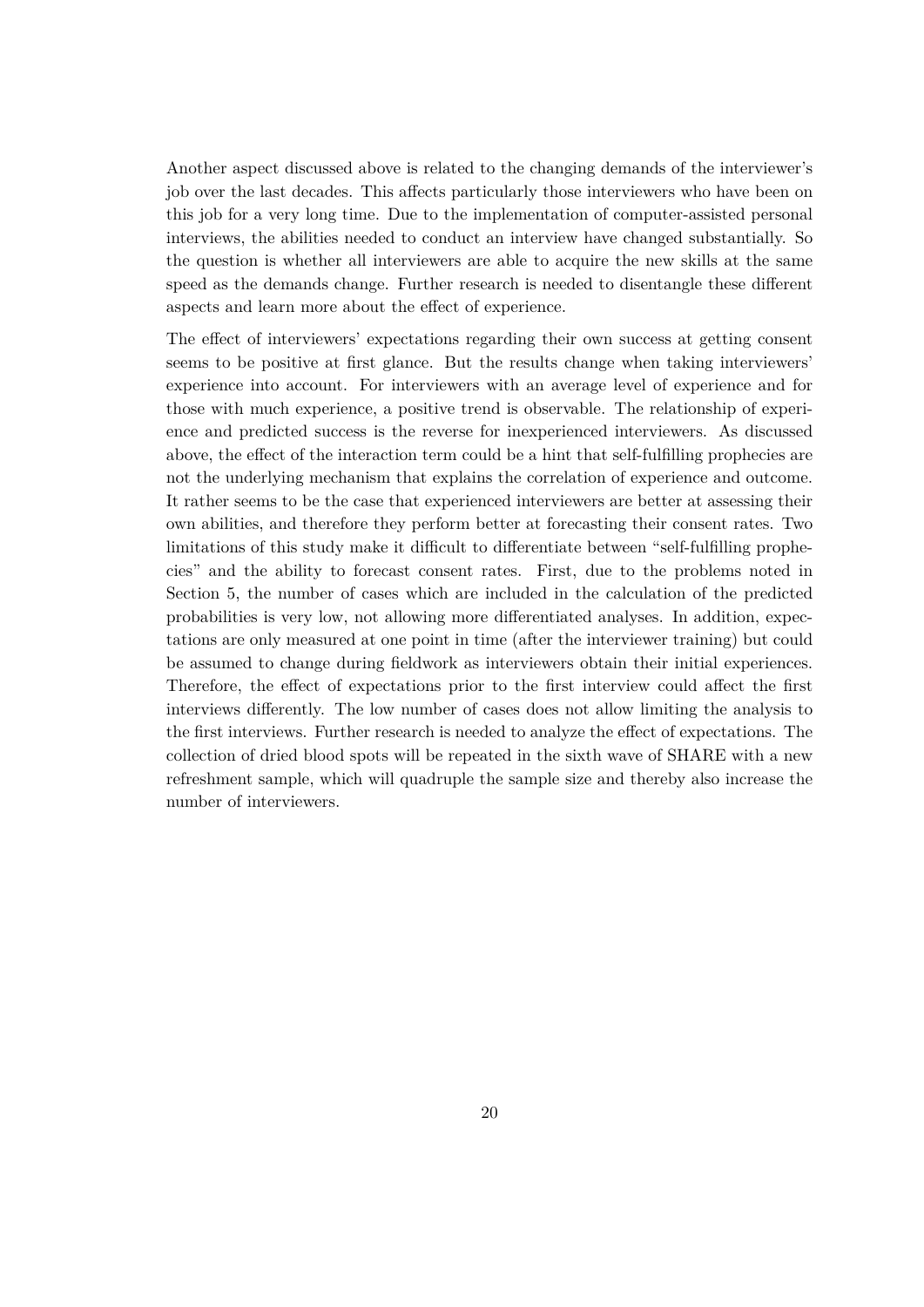# **8 Bibliography**

- Beste, J. (2011). Selektivitätsprozesse bei der Verknüpfung von Befragungs- mit Prozessdaten. Record Linkage mit Daten des Panels "Arbeitsmarkt und soziale Sicherung" und administrativen Daten der Bundesagentur für Arbeit. FDZ-*Methodenreport 09/2011*, 1–28. Nuremberg: Institut für Arbeitsmarkt- und Berufsforschung.
- Blom, A. G., E. D. de Leeuw, and J. J. Hox (2011). Interviewer Effects on Nonresponse in the European Social Survey. *Journal of the Royal Statistical Society: Series B 47* (2), 203–210.
- Blom, A. G. and J. M. Korbmacher (2013). Measuring Interviewer Characteristics Pertinent to Social Surveys: A Conceptual Framework. *Survey Methods: Insights from the Field Retrieved from http://surveyinsights.org/?p=817*, 1–16.
- Börsch-Supan, A., M. Brandt, C. Hunkler, T. Kneip, J. Korbmacher, F. Malter, B. Schaan, S. Stuck, and S. Zuber (2013). Data Resource Profile: The Survey of Health, Ageing and Retirement in Europe (SHARE). *International Journal of Epidemiology 43* (1), 1–10.
- Durrant, G. B., R. M. Groves, L. Staetsky, and F. Steele (2010). Effects of Interviewer Attitudes and Behaviors on Refusal in Household Surveys. *Public Opinion Quarterly 74* (1), 1–36.
- Fowler, Floyd J., J. (2009). *Survey Research Methods: 1 (Applied Social Research Methods Series)*, Chapter Survey Interviewing, pp. 127–144. SAGE Publications.
- Groves, R. M. and M. P. Couper (1998). *Nonresponse in Household Interview Surveys*. New York: Wiley.
- Groves, R. M., F. J. Fowler, M. P. Couper, J. M. Lepkowski, E. Singer, and R. Tourangeau (2009). *Survey Methodology*. Hoboken, New Jersey: Wiley Series in Survey Methodology.
- Hank, K., H. Jürges, and B. Schaan (2009). Die Erhebung biometrischer Daten im Survey of Health, Ageing and Retirement in Europe. *Methoden Daten Analysen: Zeitschrift f¨ur Empirische Sozialforschung 3(1)*, 97–108.
- Hox, J. J. (2010). *Multilevel Analysis: Techniques and Applications* (2 ed.). New York: Routledge Academic.
- Jaszczak, A., K. Lundeen, and S. Smith (2009). Using Nonmedically Trained Interviewers to Collect Biomeasures in a National In-home Survey. *Field Methods 21* (1), 26–48.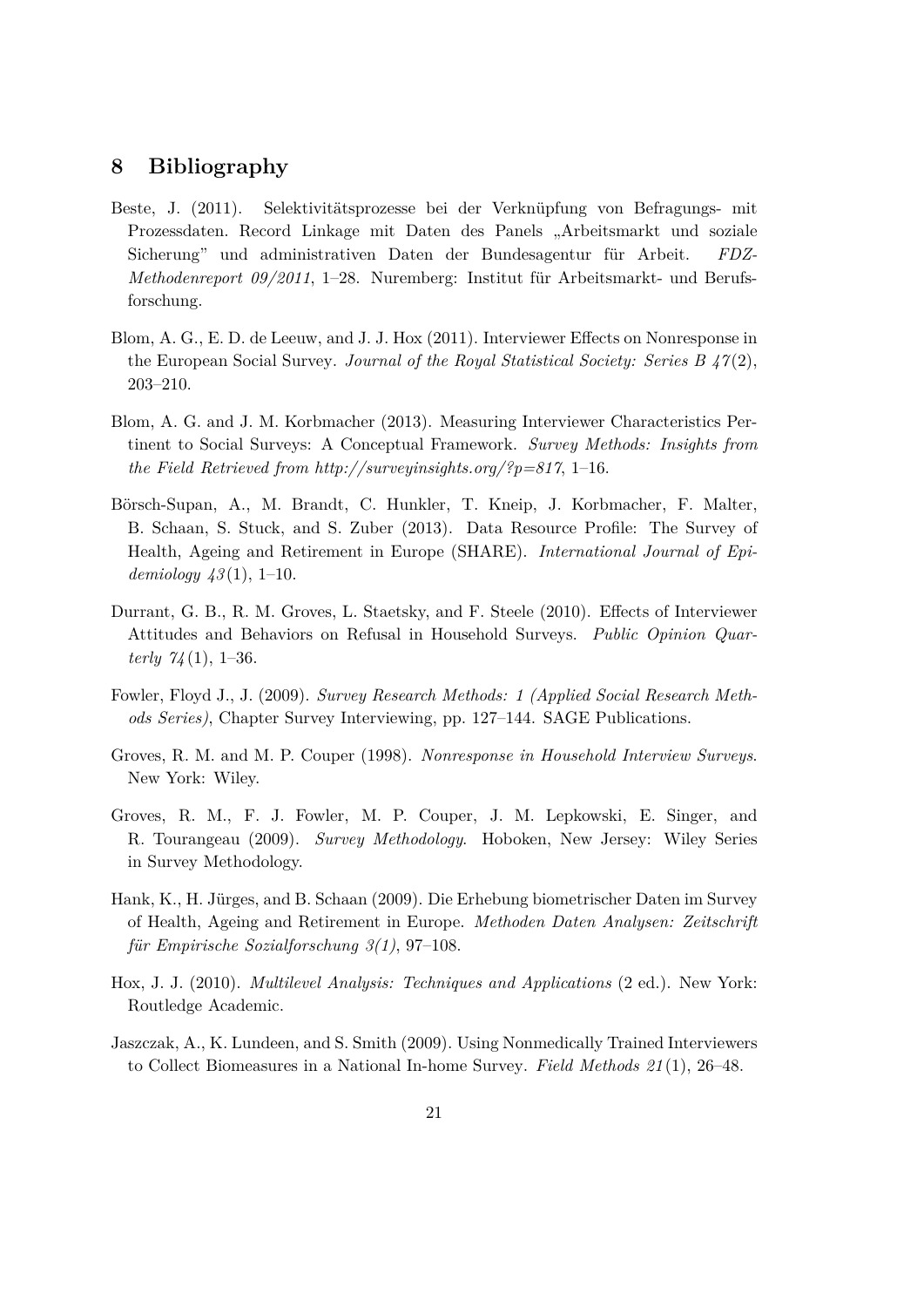- Kneip, T. (2013). Survey Participation in the Fourth Wave of SHARE. In F. Malter and A. Börsch-Supan (Eds.), *SHARE Wave 4: Innovations & Methodology*, pp. 140–155. Munich: MEA, Max Planck Institute for Social Law and Social Policy.
- Korbmacher, J. M. and M. Schröder (2013). Consent when Linking Survey Data with Administrative Records: The Role of the Interviewer. *Survey Research Methods 7(2)*, 115–131.
- Lamla, B. and M. Coppola (2013). Please Sign Here: Asking for Consent in Self-Administered Surveys. Talk at the 5th Conference of the European Survey Research Association, July 2013 Slovenia.
- Matschinger, H., S. Bernert, and M. C. Angermeyer (2005). An Analysis of Interviewer Effects on Screening Questions in a Computer Assisted Personal Mental Health Interview. *Journal of Official Statistics 21* (1), 657–674.
- McFall, S., C. Booker, J. Burton, and A. Conolly (2012). Implementing the Biosocial Component of Understanding Society- Nurse Collection of Biomeasures. *Understanding Society Working Paper Series 04*.
- McFall, S., A. Conolly, and J. Burton (2014). Collecting Biomarkers Using Trained Interviewers. Lessons Learned from a Pilot Study. *Survey Research Methods 08* (1), 57–66.
- McKelvey, R. D. and W. Zavoinab (1975). A statistical model for the analysis of ordinal level dependent variables. *The Journal of Mathematical Sociology 4* (1), 103–120. doi: 10.1080/0022250X.1975.9989847.
- O'Muircheartaigh, C., S. Eckman, and S. Smith (2009). Statistical Design and Estimation for the National Social Life, Health, and Aging Project. *The Journals of Gerontology Series B: Psychological Sciences and Social Sciences 64B*, i12–i19.
- Rabe-Hesketh, S. and A. Skrondal (2008). *Multilevel and Longitudinal Modeling Using Stata* (2 ed.). Texas: Stata Press.
- Sakshaug, J. W. (2013). Using Paradata to Study Response to Within-Survey Requests. In F. Kreuter (Ed.), *Improving Surveys with Paradata. Analytic Uses of Process Information*, pp. 169–186. Hoboken, New Jersey: John Wiley & Sons.
- Sakshaug, J. W., M. P. Couper, and M. B. Ofstedal (2010). Characteristics of Physical Measurement Consent in a Population-Based Survey of Older Adults. *Medical Care 48* (1), 64–71.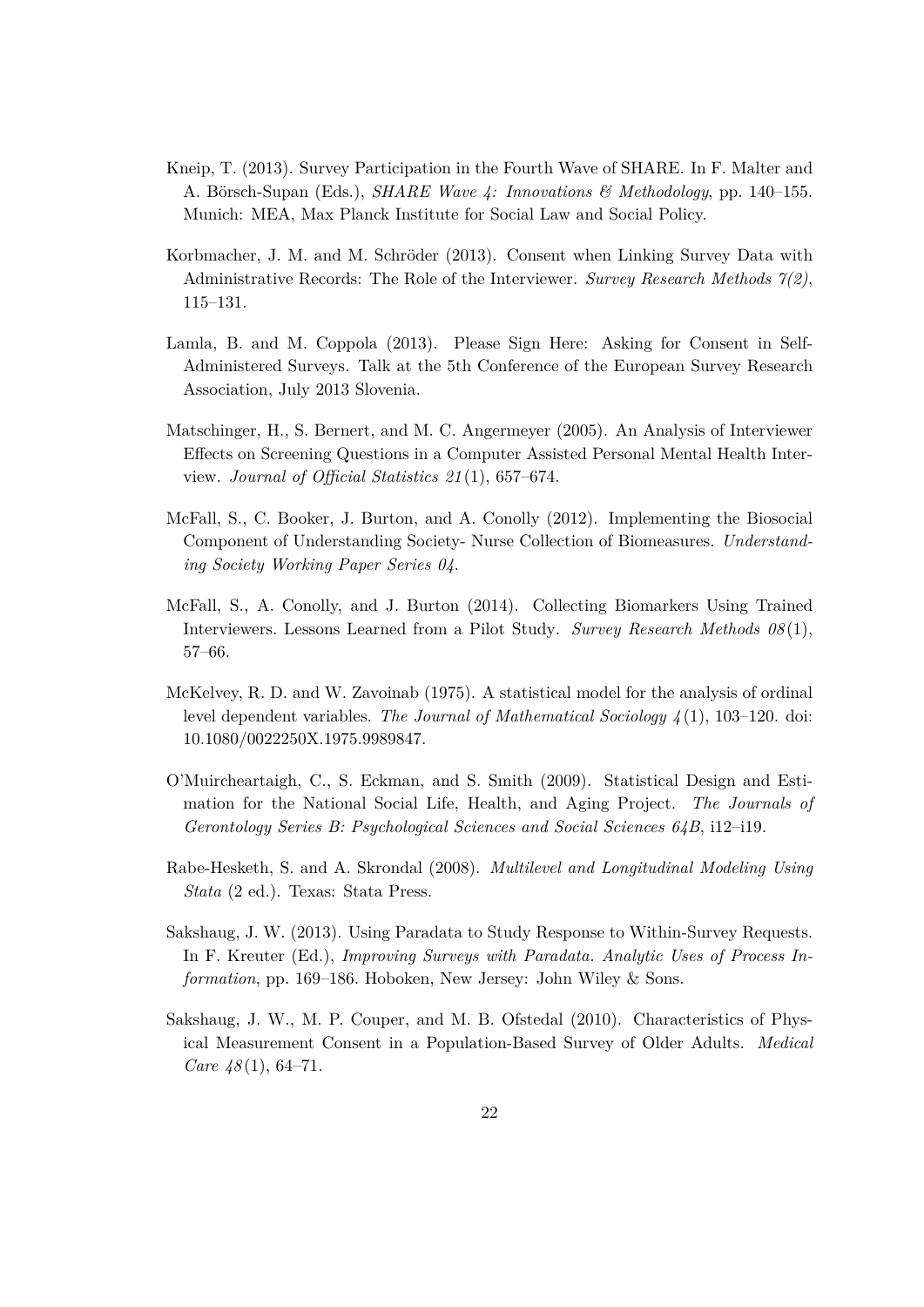- Sakshaug, J. W., M. P. Couper, M. B. Ofstedal, and D. R. Weir (2012). Linking Survey and Administrative Records: Mechanisms of Consent. *Sociological Methods & Research 41* (4), 535–569.
- Sakshaug, J. W., M. B. Ofstedal, H. Guyer, and T. J. Beebe (2014). The Collection of Biospecimens in Health Surveys. In T. P. Johnson (Ed.), *Handbook of Health Survey Methods*. Wiley. forthcoming.
- Sakshaug, J. W., V. Tutz, and F. Kreuter (2013). Placement, Wording, and Interviewers: Identifying Correlates of Consent to Link Survey and Administrative Data. *Survey Research Methods 7(2)*, 133–144.
- Sala, E., J. Burton, and G. Knies (2012). Correlates of Obtaining Informed Consent to Data Linkage: Respondent, Interview, and Interviewer Characteristics. *Sociological Methods & Research 41* (3), 414–439.
- Schaan, B. (2013). Collection of Biomarkers in the Survey of Health, Ageing and Retirement in Europe (SHARE). In F. Malter and A. Börsch-Supan (Eds.), *SHARE Wave 4: Innovations & Methodology*, pp. 38–46. MEA, Max Planck Institute for Social Law and Social Policy.
- Schaeffer, N. C., J. Dykema, and D. W. Maynard (2010). Interviewers and Interviewing. In P. V. Mardsen and J. D. Wright (Eds.), *Handbook of Survey Research*, pp. 437–470. Binley, UK: Emerald Group Publishing.
- Schnell, R. (2009). Biologische Variablen in Sozialwissenschaftlichen Surveys. *RatSWD Working Paper Series 107*, 1–4.
- Snijders, T. A. and R. J. Bosker (2012). *Multilevel Analysis: An Introduction to Basic and Advanced Multilevel Modeling* (2 ed.). London: Sage Publishers.
- Tutz, G. and M.-R. Oelker (2014). Modeling Clustered Heterogeneity: Fixed Effects, Random Effects and Mixtures. Technical Report 156, Department of Statistic University of Munich.
- Weir, D. (2008). Elastic powers: The integration of biomarkers into the health and retirement study. In Committee on Advances in Collecting and Utilizing Biological Indicators and Genetic Information in Social Science Surveys. Maxine Weinstein (Ed.), *Biosocial Surveys*, pp. 78–95. Washington, DC: The National Academies Press.
- Weiss, L. M. (2013, July). True Blood? Validation Approaches for Dried Blood Spots Collection and Analyses. Talk at the weekly Seminar of the Max Planck Institute for Social Law and Social Policy, Munich.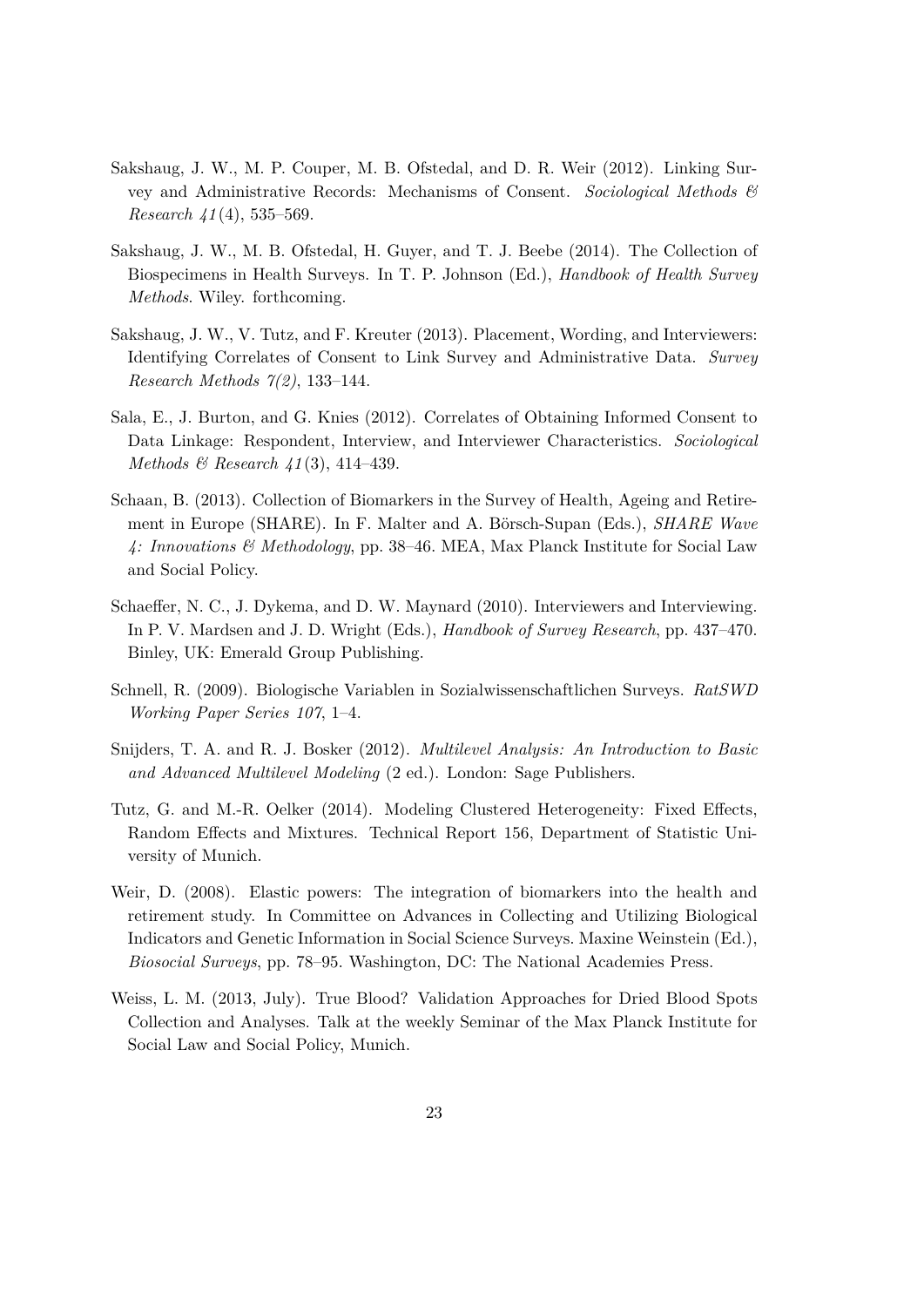# **9 Appendix**

# **A Full Model also Including Respondent Level Variables**

Table 4 displays the full model including all variables at both the respondent and the interviewer levels. The respondents' standard demographics do not show a significant effect on their willingness to consent to the collection of dried blood spots. The respondent's health status shows an ambiguous effect: on the one hand, respondents who are diabetic are more willing to consent than are those who do not have this disease. On the other hand, the more reported limitations in their daily living activities, the lower their likelihood of consenting. These results are in line with the results of Weiss (2013) and are not that surprising, considering that diabetics are used to the technique. Respondents who did not report their income are also less likely to consent to the biomeasure. In comparison to the results of Weiss (2013), who used to entire German Wave 4 sample, only one coefficient differs: the positive effect of having high cholesterol is significant in Weiss (2013) but not significant here. All other variables at the respondent level have the same sign and level of significance even if the sample used by Weiss (2013) is twice the size. The robustness of the results at the respondent level in this sub-sample supports the assumption that the sample used here is not selective.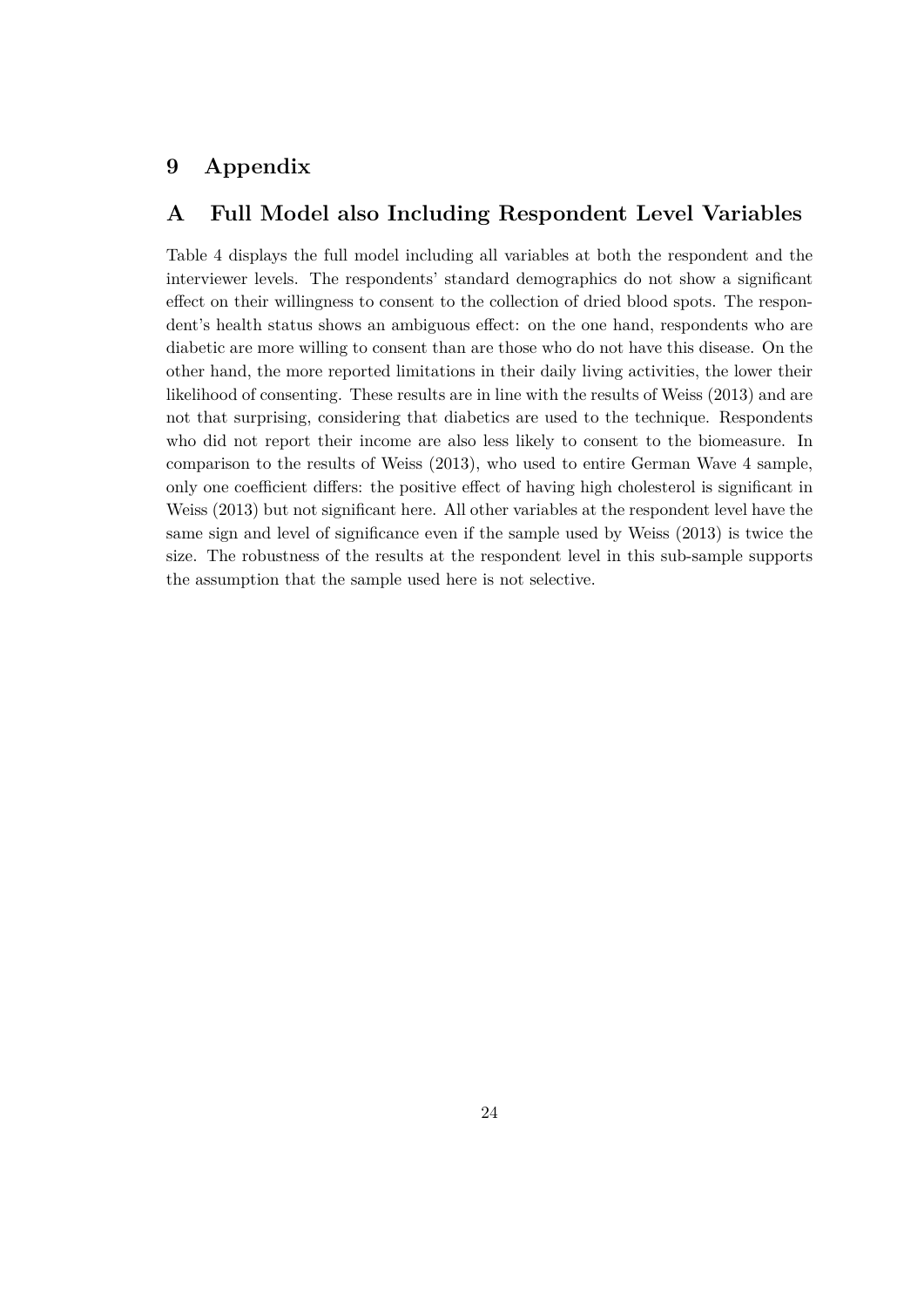|                                             | Full Model  |        |  |
|---------------------------------------------|-------------|--------|--|
| Respondent chraneteristics:                 |             |        |  |
| Male                                        | 1.07        | (0.19) |  |
| Age: $\leq$ =59                             | 0.89        | (0.26) |  |
| Age: $60 - 64$                              | 1.12        | (0.31) |  |
| Age: 65-69                                  | 0.84        | (0.25) |  |
| Age: 70-75                                  | 1.20        | (0.33) |  |
| Low educational level                       | 0.96        | (0.29) |  |
| Medium educational level                    | 1.05        | (0.21) |  |
| <b>DDR</b>                                  | 0.98        | (0.33) |  |
| High cholesterol                            | 1.44        | (0.33) |  |
| Diabetic                                    | $1.69*$     | (0.46) |  |
| Difficulties with activities                | $0.80***$   | (0.04) |  |
| Income missing                              | $0.45***$   | (0.12) |  |
| Living in urban area                        | 0.98        | (0.23) |  |
| Interviewer chrarcteristics:                |             |        |  |
| Age                                         | $1.03**$    | (0.02) |  |
| Male                                        | 0.62        | (0.19) |  |
| Low educational level                       | $0.16***$   | (0.10) |  |
| Medium educational level                    | 1.30        | (0.42) |  |
| Member of social networks                   | 1.48        | (0.50) |  |
| Hypothetical own consent to DBS             | 1.16        | (0.45) |  |
| Motivation: "socialize"                     | $0.51*$     | (0.19) |  |
| Motivation: "research"                      | 0.96        | (0.34) |  |
| Experience in measuring blood sugar         | 0.83        | (0.27) |  |
| $1-5.$ interview                            | $0.56***$   | (0.11) |  |
| Years of experience                         | $0.96*$     | (0.02) |  |
| Years of experience <sup>2</sup>            | $0.99***$   | (0.00) |  |
| Expected consent rate                       | $1.04***$   | (0.01) |  |
| Years*Expectations                          | $1.01***$   | (0.00) |  |
| ICC                                         | 0.09        |        |  |
| Number of interviewers                      | 55          |        |  |
| Number of cases                             | 843         |        |  |
| $\chi^2$ against logistic regression        | $5.93***$   |        |  |
| (degrees of freedom; $p$ -value of LR test) | (27; 0.000) |        |  |

**Table 4:** Multilevel Logistic Regression: Full model

Notes: \*,\*\*,\*\*\* mark significance on the 10, 5, 1 percent level, respectively

Exponentiated coefficients; Standard errors in parentheses

Dependent variable in all models is the dichotomous variable "consent to dbs collection" All models are estimated in a multilevel logistic regression with Stata's xtlogit command with a random intercept on the interviewer level. Coefficients are odds ratios.

 $\chi^2$  are the respective test statistics.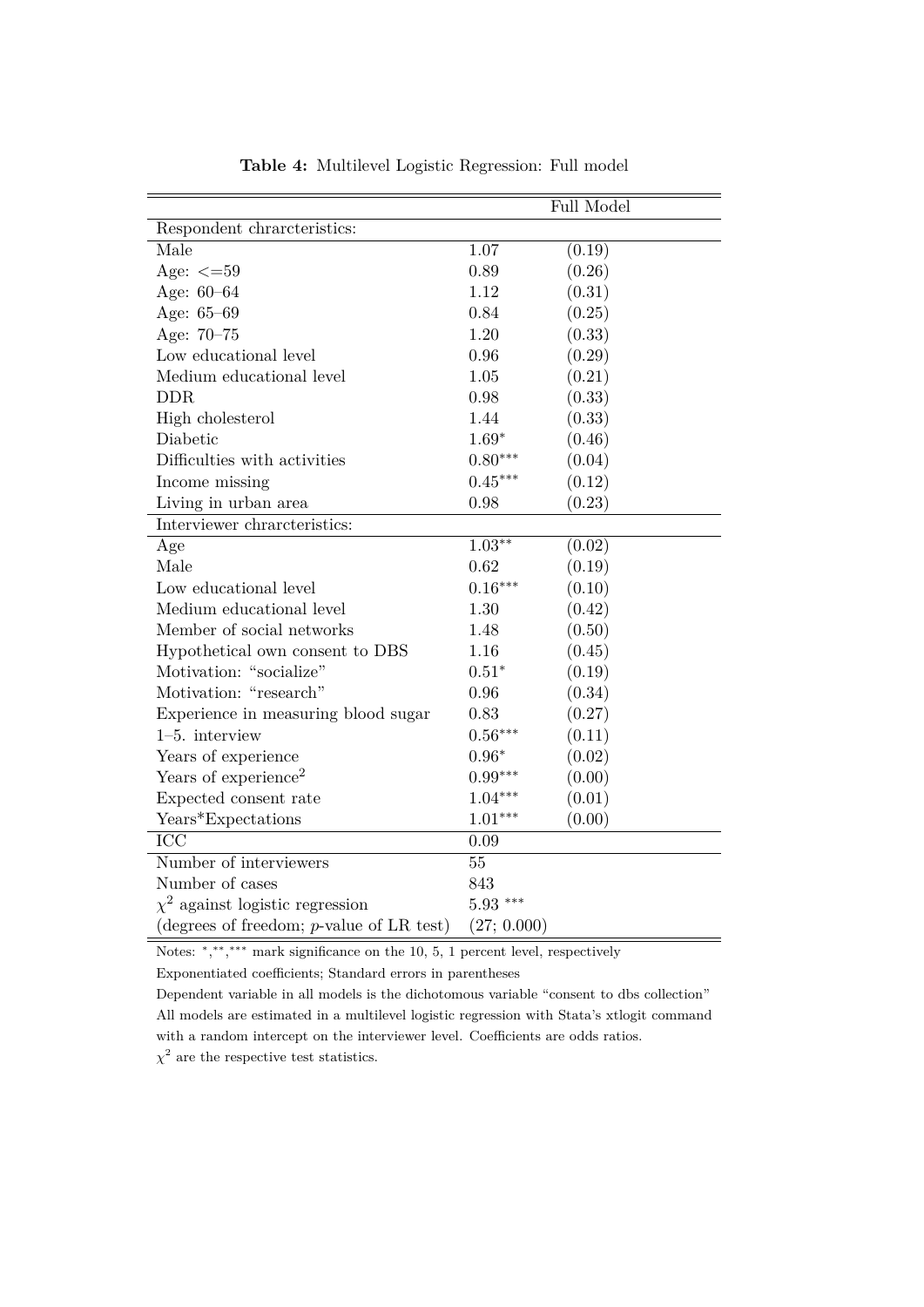# **B Excluding Interviewers**

The results demonstrate that interviewers' experience seems to be an important determinant in predicting interviewers' success in getting respondents' consent. One limitation of that study is the low number of interviewers. Of those 55 interviewers, two are conspicuous because they differ a lot from all other interviewers in two aspects: they both interviewed a high number of respondents (in sum about 10% of the sample), and have a 0% consent rate (see Fig. 1, page 15). In addition, they are very experienced (with 15 and 40 years of experience). As these two interviewers could be assumed to be very influential, the analyses were repeated by excluding these two interviewers from the sample. Due to the exclusion of these interviewers, the sample is reduced by two level-two units (interviewers) and 78 level-one units (respondents). A comparision of the two models can be found in Table 5. Two main changes can be reported: first, the effect of an interviewer's experience disappears, and second, the curves of the predicted probabilities are much closer and smoother. Fig. 4 displays the predicted probabilities for the reduced



## **Figure 4:** Predicted probabilities of consenting to the collection of dried blood spots: Reduced sample

sample of interviewers (excluding two interviewers) for less experienced and for highly experienced interviewers. <sup>14</sup>

 $14$ The predicted probabilities for interviewers with average experience are not included in the graph as these are very close to the blue curve, which would make it very hard to read the graph.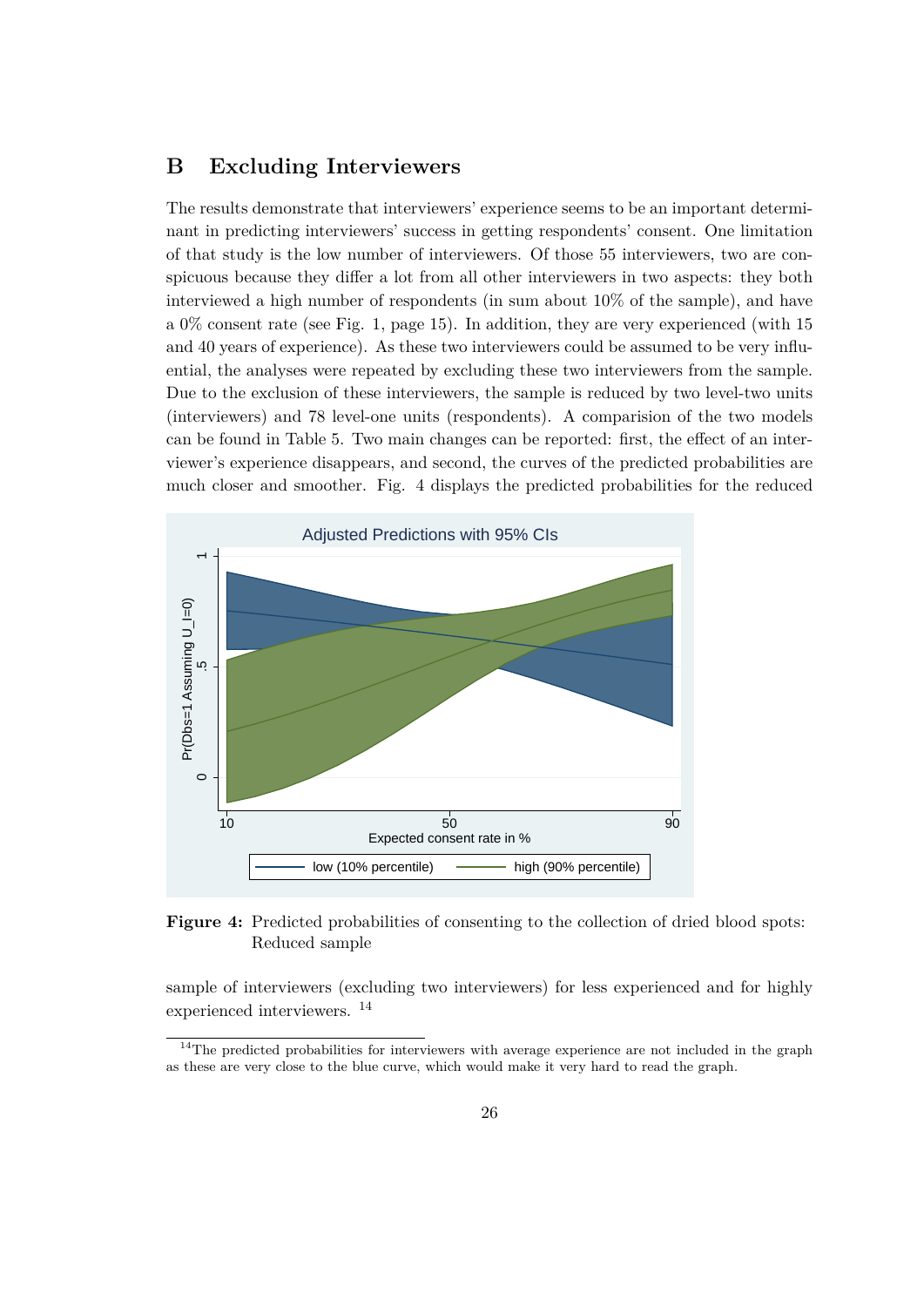|                                     | Model 1        |        | Model 2   |             |
|-------------------------------------|----------------|--------|-----------|-------------|
|                                     | Reduced Sample |        |           | Full Sample |
| Respondent characteristics:         |                |        |           |             |
| Male                                | 1.08           | (0.19) | 1.07      | (0.19)      |
| Age: $\leq$ =59                     | 0.94           | (0.27) | 0.89      | (0.26)      |
| Age: 60-64                          | 1.21           | (0.33) | 1.12      | (0.31)      |
| Age: 65-69                          | 0.94           | (0.28) | 0.84      | (0.25)      |
| Age: 70-75                          | 1.23           | (0.33) | $1.20\,$  | (0.33)      |
| Low educational level               | 0.91           | (0.27) | 0.96      | (0.29)      |
| Medium educational level            | 1.02           | (0.20) | 1.05      | (0.21)      |
| <b>DDR</b>                          | 1.13           | (0.31) | 0.98      | (0.33)      |
| High cholesterol                    | 1.42           | (0.32) | 1.44      | (0.33)      |
| Diabetic                            | $1.79**$       | (0.49) | $1.69*$   | (0.46)      |
| Difficulties with activities        | $0.80***$      | (0.04) | $0.80***$ | (0.04)      |
| Income missing                      | $0.43***$      | (0.11) | $0.45***$ | (0.12)      |
| Living in urban area                | 0.98           | (0.20) | 0.98      | (0.23)      |
| Interviewer characteristics:        |                |        |           |             |
| Age                                 | $1.04***$      | (0.01) | $1.03***$ | (0.02)      |
| Male                                | 0.79           | (0.21) | 0.62      | (0.19)      |
| Low educational level               | $0.29**$       | (0.15) | $0.16***$ | (0.10)      |
| Medium educational level            | $1.72**$       | (0.46) | 1.30      | (0.42)      |
| Member of social networks           | 1.50           | (0.39) | 1.48      | (0.50)      |
| Hypothetical own consent to DBS     | 0.71           | (0.24) | 1.16      | (0.45)      |
| Motivation: "socialize"             | $0.54***$      | (0.17) | $0.51*$   | (0.19)      |
| Motivation: "research"              | 1.04           | (0.30) | 0.96      | (0.34)      |
| Experience in measuring blood sugar | 1.12           | (0.31) | 0.83      | (0.27)      |
| $1-5$ . interview                   | $0.53***$      | (0.10) | $0.56***$ | (0.11)      |
| Years of experience                 | 1.02           | (0.02) | $0.96*$   | (0.02)      |
| Years of experience <sup>2</sup>    | 1.00           | (0.00) | $0.99***$ | (0.00)      |
| Expected consent rate               | 1.01           | (0.01) | $1.04***$ | (0.01)      |
| Years*Expectations                  | $1.00**$       | (0.00) | $1.01***$ | (0.00)      |
| $\overline{\text{ICC}}$             | 0.02           |        | 0.09      |             |
| Number of interviewers              | 53             |        | 55        |             |
| Number of cases                     | 765            |        | 843       |             |

**Table 5:** Multilevel Logistic Regression: Comparison of Reduced and Full Sample

Notes: \*,\*\*,\*\*\* mark significance on the 10, 5, 1 percent level, respectively

Exponentiated coefficients; Standard errors in parentheses

Dependent variable in all models is the dichotomous variable "consent to dbs collection" All models are estimated in a multilevel logistic regression with Stata's xtlogit command with a random intercept on the interviewer level. Coefficients are odds ratios.